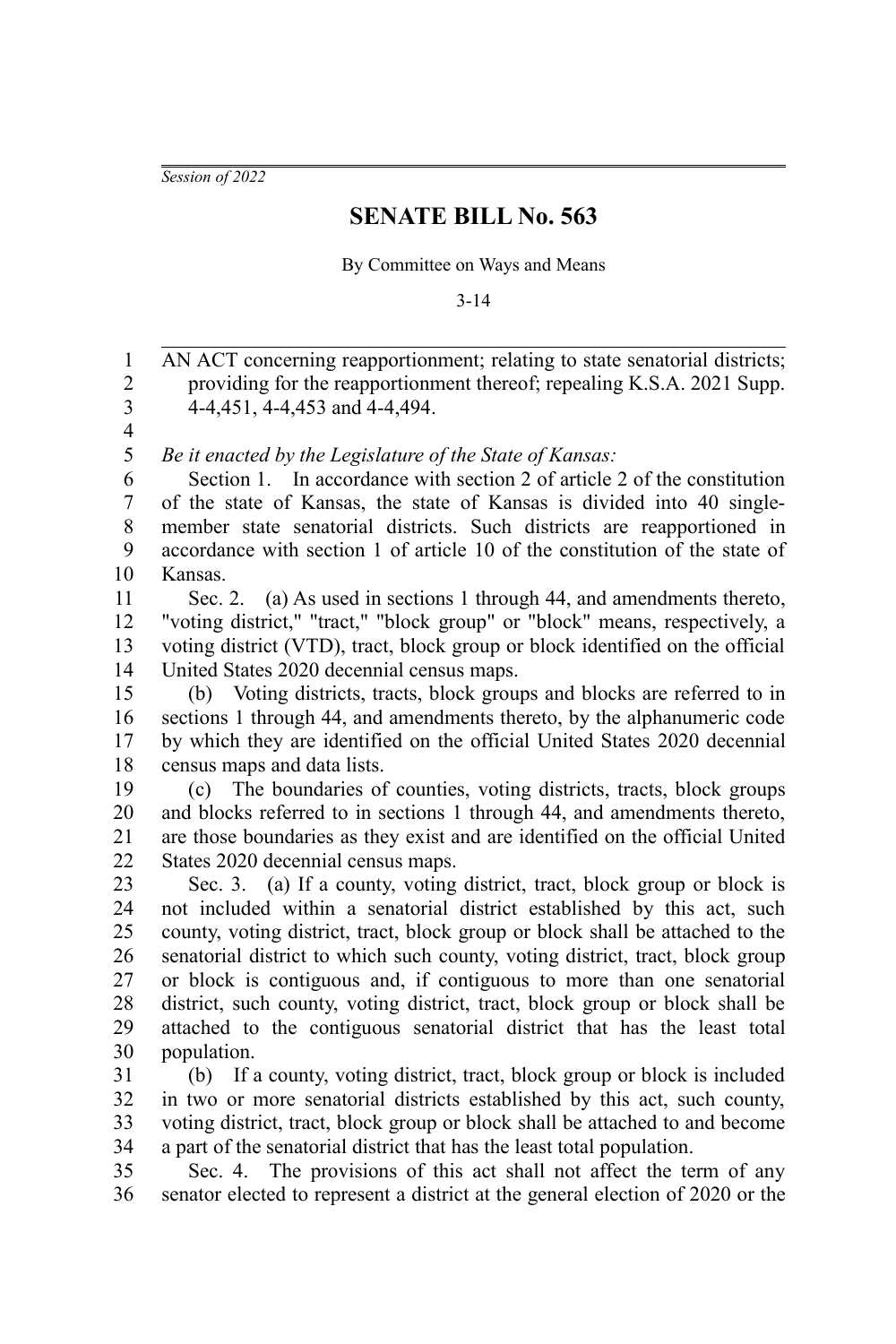term of any successor to such senator serving for an unexpired term. All such senators shall continue to serve the districts from which elected until the senators elected from the districts established by this act commence their terms of office in January of 2025. 1 2 3 4

Sec. 5. Senatorial district 1 shall consist of all of Atchison county; and all of Brown county; and all of Doniphan county; and all of Jackson county; and the following voting districts in Jefferson county: (000010), (000030), (000060); and the following voting districts in Leavenworth county: (000010), (000040), (000060), (000070), (170010), (170020), (170030); and the following voting districts in Marshall county: (000010), (000020), (000030), (000040), (000050), (000060), (000070), (000080), (000090), (000140), (000210), (000220), (000240), (000250), (000260), (000280), (000290), (000300), (120020), (120030), (120040), (120050); and all of Nemaha county. 5 6 7 8 9 10 11 12 13 14

Sec. 6. Senatorial district 2 shall consist of the following voting districts in Douglas county: (00007A), (000080), (000090), (00010A), (000110), (000130), (000140), (000150), (000160), (000170), (000180), (000190), (000200), (000210), (000220), (000230), (000240), (000270), (000280), (000290), (000310), (000320), (000330), (000340), (000350), (000370), (000380), (000400), (000450), (000460), (000470), (00048B), (00048D), (00067B), (120020), (120030), (120040), (120050), (120060), (120090), (120100), (120110), (120120), (120130), (120140), (120150), (120170), (120210), (120220), (120230), (120240), (120260), (120270), (120280), (120300), (120360), (120420), (160760), (160770), (160780), (18066A), (18066B), (190040), (190070), (190080), (190090), (190100), (400040), (900100), (900120), (900130), (900140). 15 16 17 18 19 20 21 22 23 24 25 26

Sec. 7. Senatorial district 3 shall consist of the following voting districts in Douglas county: (000030), (00003A), (000250), (000300), (00052A), (000560), (120070), (120290), (120330), (120340), (120390), (120400), (120410), (120430), (120440), (120450), (120460), (160750), (18046B), (180560), (190050), (190110), (200010), (200020), (400030), (400110), (900010), (900020), (900080); and the following voting districts in Franklin county: (000010), (000020), (000030), (000050), (000070), (000080), (000100), (00012A), (00013A), (00013B), (00013C), (000140), (000150), (000160), (000180), (000190), (00020A), (000220), (900010); and all of Osage county; and the following voting districts in Shawnee county: (000080), (000190), (000270), (000280), (000290), (000300), (000310), (000370), (000880), (000890), (000920), (000930), (100060), (120020), (120030), (120080), (120160), (12016A), (120270), (120310), (500070), (500080), (500120), (600200), (600210), (600420), (600430), (600440), (900010). 27 28 29 30 31 32 33 34 35 36 37 38 39 40 41

Sec. 8. Senatorial district 4 shall consist of the following voting districts in Wyandotte county: (600090), (600100), (600110), (600120), 42 43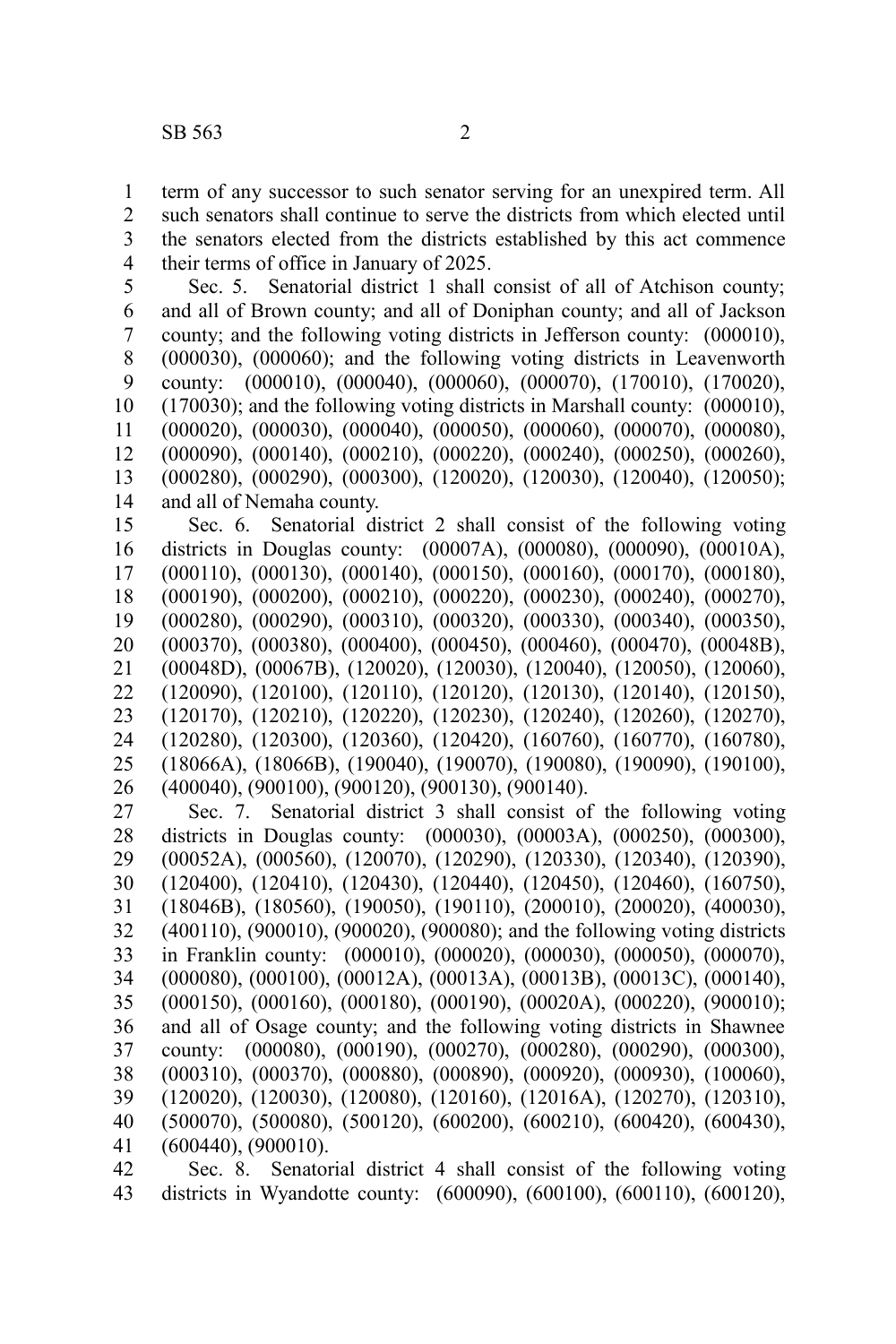(600130), (600140), (600150), (600160), (600170), (600180), (600190), (600200), (600210), (600220), (600230), (600450), (600470), (600480), (600500), (600590), (600600), (600610), (600620), (600630), (600640), (600650), (600660), (600670), (600680), (600690), (600700), (600710), (600720), (600730), (600740), (600870), (600880), (600890), (600900), (600910), (600920), (600930), (600940), (600950), (600960), (600970), (600980), (600990), (601000), (601010), (601020), (601030). 1 2 3 4 5 6 7

Sec. 9. Senatorial district 5 shall consist of the following voting districts in Leavenworth county: (000020), (000030); and the following blocks in voting district (000050), tract 0712.02, block group 1, in Leavenworth county: block 003, block 006, block 012, block 016, block 018, block 019, block 024, block 029, block 030, block 034, block 036; and the following blocks in voting district (000050), tract 0712.02, block group 2, in Leavenworth county: block 004; and the following voting districts in Leavenworth county: (000080), (000090), (000100), (000110), (000120), (000130), (000140), (000150), (000160), (00017A), (00017B), (000180), (00019A), (00019B), (000200), (000210), (000220), (000230), (000240), (000250), (000260), (00027A), (000280), (00029A), (000300), (000340), (120060), (120100), (120110), (120120), (120130), (170040), (170050), (170130), (170140), (170150), (170160), (170170), (170190), (170200), (170240), (170250), (900010), (900030), (900060); and the following voting districts in Wyandotte county: (600760), (601040), (601050), (601060), (601070), (601080), (601090), (601100). 8 9 10 11 12 13 14 15 16 17 18 19 20 21 22 23

Sec. 10. Senatorial district 6 shall consist of the following voting districts in Johnson county: (001540), (900490), (900500), (900510), (900520), (920570); and the following voting districts in Wyandotte county: (120100), (140090), (600240), (600250), (600260), (600270), (600280), (600290), (600300), (600310), (600320), (600330), (600340), (600350), (600360), (600370), (600380), (600390), (600400), (600410), (600420), (600430), (600440), (600460), (600490), (600510), (600520), (600530), (600540), (600550), (600560), (600570), (600580), (600750), (600770), (600780), (600790), (600800), (600810), (600820), (600830), (600840), (600850), (600860), (601110), (601120). 24 25 26 27 28 29 30 31 32 33

Sec. 11. Senatorial district 7 shall consist of the following voting districts in Johnson county: (000200), (000210), (000220), (000230), (000840), (000850), (000860), (000870), (000880), (000890), (000910), (000920), (000930), (000940), (000950), (000960), (001550), (001560), (001580), (001590), (001600), (001620), (001700), (001710), (001720), (001760), (001770), (002280), (002290), (002500), (002510), (002520), (002530), (002540), (002550), (002560), (002570), (002580), (002590), (002600), (002610), (002620), (002630), (002640), (002650), (002660), (002670), (002680), (002690), (002700), (002710), (002720), (002730), (002740), (002750), (003130), (003140), (003150), (900990), (920000), 34 35 36 37 38 39 40 41 42 43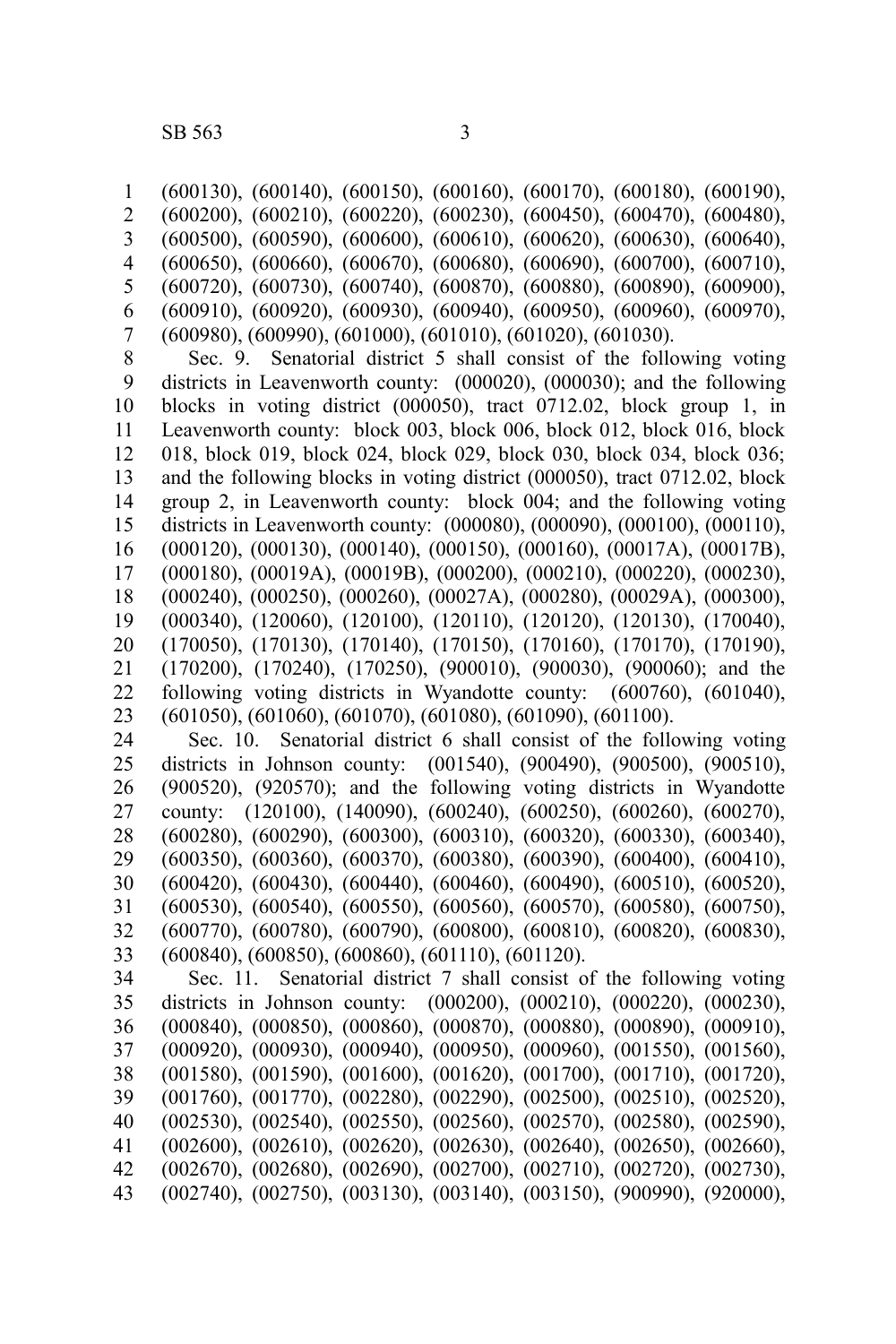(920010), (920020), (920030), (920040), (920050), (920060), (920070), (920080), (920090), (920110), (920210), (920280), (920350), (920360), (920940). Sec. 12. Senatorial district 8 shall consist of the following voting districts in Johnson county: (001730), (001780), (001790), (001800), (001810), (001820), (001830), (001840), (001850), (001860), (001870), (001880), (001890), (001900), (001910), (001920), (001930), (001940), (001950), (001960), (001970), (001980), (001990), (002000), (002010), (002020), (002030), (002040), (002050), (002080), (002090), (002120), (002130), (002140), (002150), (00217A), (00217B), (002300), (002310), (002320), (002330), (002340), (002350), (002370), (002380), (002390), (002400), (002410), (00242A), (901050), (920290), (920300), (920310), (920320), (920950). Sec. 13. Senatorial district 9 shall consist of the following voting districts in Douglas county: (000020), (000600), (000620), (000630), (000640), (000660), (120370), (120380), (180520), (18052A), (18052B), (18052C), (180530), (180540), (18062A), (400050), (400090); and the following voting districts in Johnson county: (000070), (000080), (000560), (00117A), (001240), (001250), (001290), (001520), (004070), (004080), (004090), (004100), (190010), (900040), (900050), (900060), (900670), (900710), (900730), (900750), (900870), (901650), (901700), (901710), (901910), (901930), (901940), (920660), (920830); and the following blocks in voting district (000050), tract 0712.02, block group 1, in Leavenworth county: block 000, block 025, block 026, block 027, block 031, block 032, block 037, block 038, block 039, block 040, block 041, block 043, block 044, block 045; and the following blocks in voting district (000050), tract 0712.02, block group 2, in Leavenworth county: block 030, block 031, block 032, block 033; and the following blocks in voting district (000050), tract 0712.02, block group 3, in Leavenworth county: block 000, block 001, block 002, block 003, block 004, block 005, block 006, block 007, block 008, block 009, block 010, block 014, block 015, block 016, block 017, block 018, block 019, block 020, block 025; and the following voting districts in Leavenworth county: (000310), (000320), (000350), (000360), (000370), (000380), (000390), (120080), (170060), (170070), (170080), (170090), (170100), (170110), (170120), (170180), (170210), (170220), (170230), (900080); and the following voting districts in Wyandotte county: (140020), (140030), (600010), (600020), (600030), (600040), (600060). Sec. 14. Senatorial district 10 shall consist of the following voting 1 2 3 4 5 6 7 8 9 10 11 12 13 14 15 16 17 18 19 20 21 22 23 24 25 26 27 28 29 30 31 32 33 34 35 36 37 38 39

districts in Johnson county: (000190), (000520), (00117B), (002760), (002770), (002780), (002790), (002800), (002810), (002820), (002850), (002860), (002870), (002880), (002890), (002900), (002910), (002920), (002930), (002940), (002960), (002980), (003000), (003010), (003020), 40 41 42 43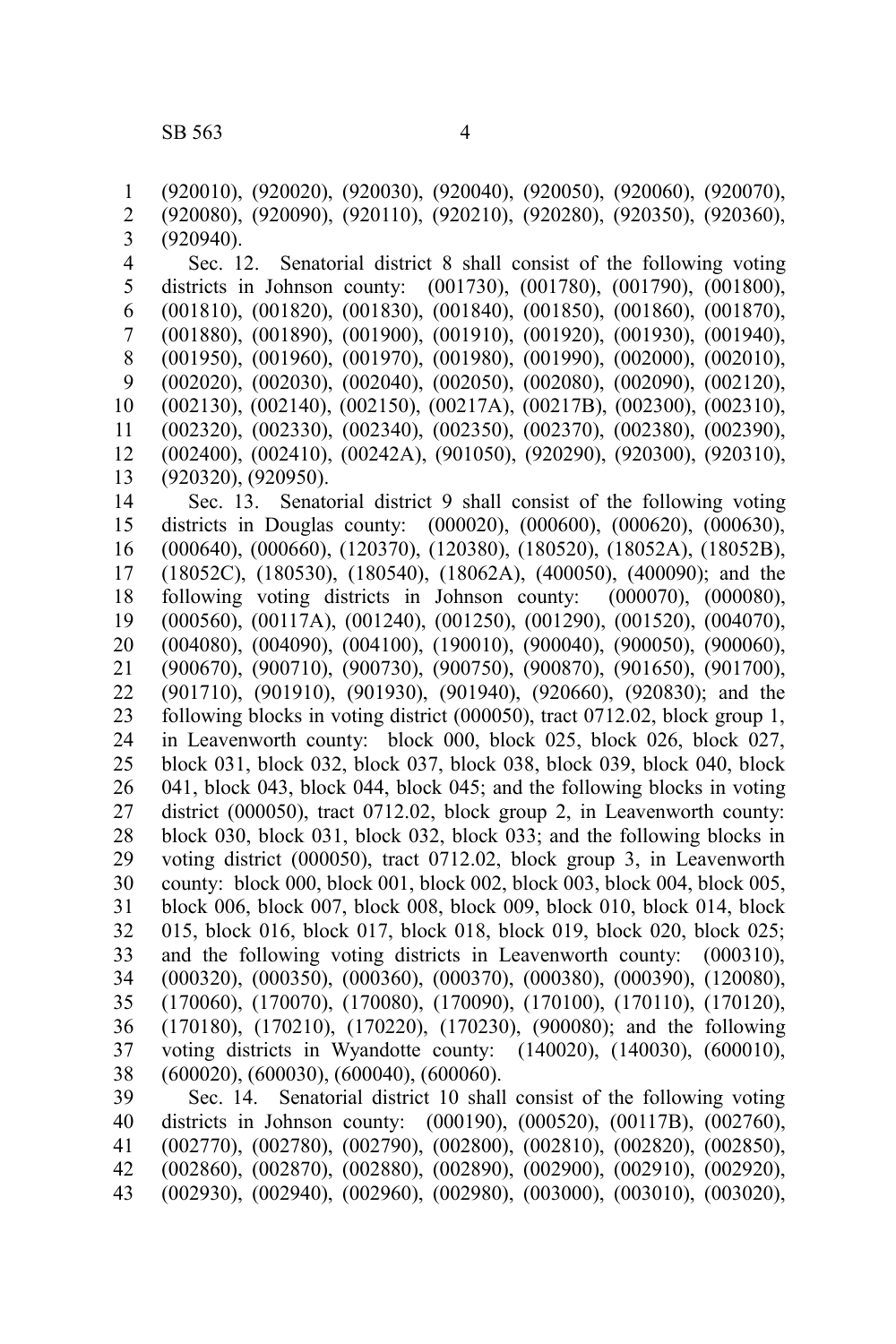1

(003030), (003040), (003050), (003070), (003080), (003090), (900030);

and the following blocks in voting district (900370), tract 0526.08, block group 1, in Johnson county: block 000, block 001, block 002, block 003, block 004, block 005; and the following blocks in voting district (900370), tract 9800.03, block group 1, in Johnson county: block 006, block 007, block 008, block 019, block 020, block 021, block 022; and the following voting districts in Johnson county: (900410), (901330), (901340), (901360), (901370), (901380), (901410), (901420), (901430), (920370), (920380), (920500), (920510), (920600), (920900), (920910), (920930), (921020), (921030), (921040), (921050). 2 3 4 5 6 7 8 9 10

Sec. 15. Senatorial district 11 shall consist of the following voting districts in Johnson county: (000010), (000020), (000040), (000270), (000350), (000370), (00242B), (00244A), (00244B), (002460), (002470), (00249C), (00249E), (00249F), (900190), (900200), (900210), (900220), (900230), (900250), (900260), (900270), (900280), (900290), (900300), (900320), (900330), (900340), (901060), (901070), (901080), (901090), (901100), (901110), (901140), (901150), (901160), (901170), (901200), (901210), (901300), (901310), (920120), (920340), (920520), (920540), (920870), (920880), (920890), (920960), (920970), (920990), (921000). 11 12 13 14 15 16 17 18 19

Sec. 16. Senatorial district 12 shall consist of all of Allen county; and all of Anderson county; and all of Coffey county; and the following voting districts in Franklin county: (000040), (000060), (000090), (000110), (000210), (000230), (000240), (000250); and all of Linn county; and the following voting districts in Miami county: (000020), (000050), (000060), (000090), (000100), (00011B), (00012A), (00012B), (00013A), (00013B), (00013C), (000140), (00016A), (00016B), (000170), (00018A), (00018B), (00018C); and the following blocks in voting district (00019A), tract 1005.00, block group 3, in Miami county: block 017, block 024, block 025, block 093; and the following blocks in voting district (00019A), tract 1006.01, block group 1, in Miami county: block 000, block 001, block 002, block 003, block 005, block 015; and the following blocks in voting district (00019A), tract 1006.01, block group 4, in Miami county: block 004, block 005, block 006, block 007, block 008, block 031, block 032, block 033, block 034, block 036, block 037, block 038, block 039, block 041, block 043, block 044, block 045, block 048, block 049, block 050, block 051, block 052, block 053, block 054, block 055; and the following blocks in voting district (00019A), tract 1006.01, block group 5, in Miami county: block 012, block 013, block 014, block 015, block 017, block 018, block 023, block 048, block 063, block 064, block 065, block 066, block 067, block 068, block 069, block 070, block 076, block 077, block 078, block 079, block 080, block 081, block 082, block 083, block 084, block 085, block 086, block 089, block 090, block 091, block 092, block 093, block 094, block 095, block 096, block 097; and the following blocks in 20 21 22 23 24 25 26 27 28 29 30 31 32 33 34 35 36 37 38 39 40 41 42 43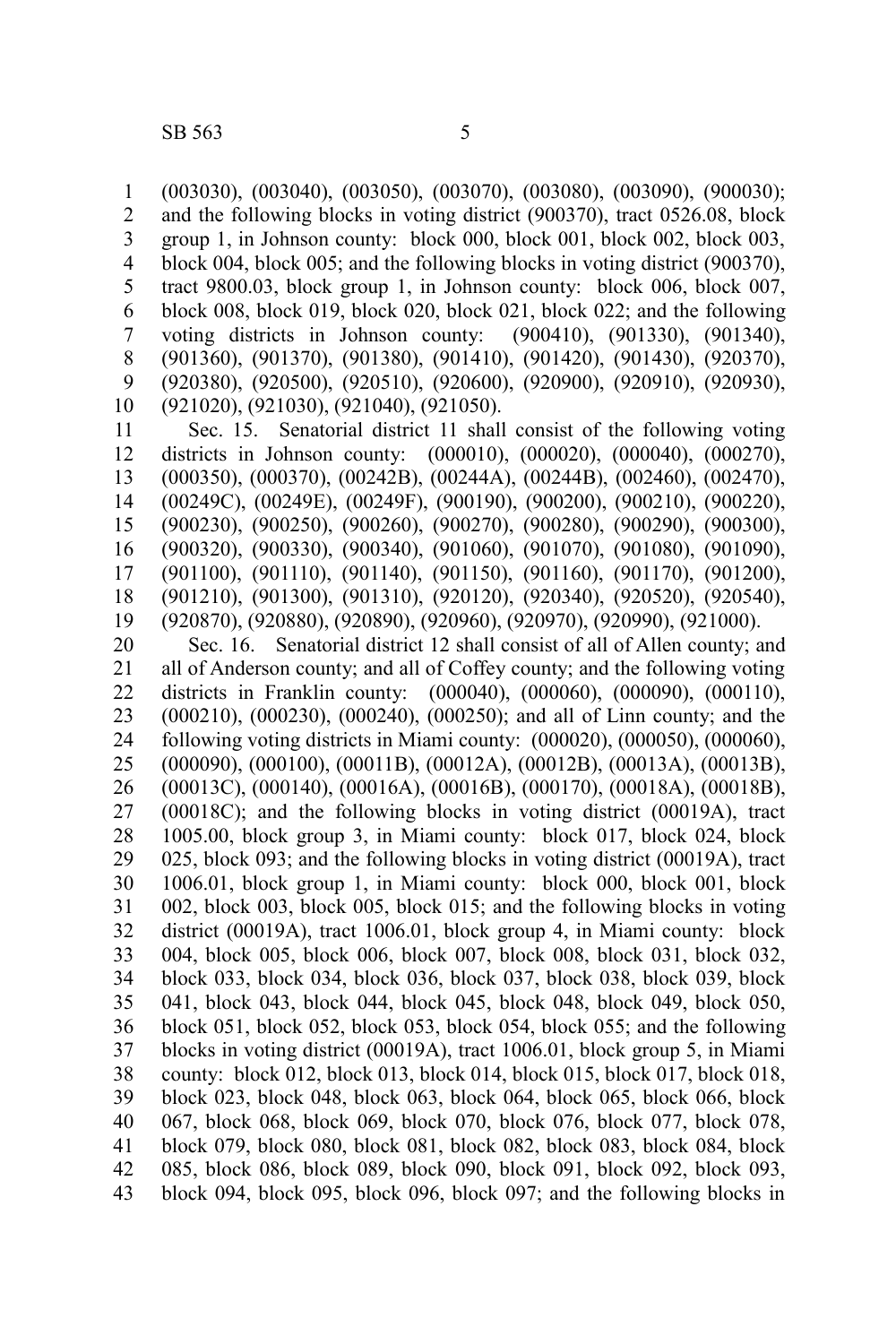voting district (00019A), tract 1006.01, block group 6, in Miami county: block 009, block 014, block 018, block 019, block 020, block 021; and the following voting districts in Miami county: (00019B), (000240), (000250), (000270), (020030), (120060), (120070), (120100), (120110), (200010), (200020), (900010), (900020), (900030), (900040), (900050),

(900070), (900080), (900120), (900140), (900150), (900160), (900180), (900190); and all of Wilson county; and all of Woodson county. 6 7

Sec. 17. Senatorial district 13 shall consist of all of Bourbon county; and all of Cherokee county; and all of Crawford county. 8 9

Sec. 18. Senatorial district 14 shall consist of the following voting districts in Butler county: (000100), (000120), (00014A), (00016A), (00016B), (00016C), (000190), (000220), (000240), (000250), (000260), (000280), (000290), (000330), (000350), (000360), (000390), (000410), (000430), (120040), (140080), (140090), (800050), (80030A); and all of Chase county; and all of Greenwood county; and all of McPherson county; and all of Marion county. 10 11 12 13 14 15 16

Sec. 19. Senatorial district 15 shall consist of all of Chautauqua county; and all of Elk county; and all of Labette county; and all of Montgomery county; and all of Neosho county. 17 18 19

Sec. 20. Senatorial district 16 shall consist of the following voting districts in Butler county: (00001A), (00001L), (00001N), (00001O), (00002B), (00002C), (00004B), (000070), (00009C), (00009F), (00009G), (00009H), (000320), (000340), (120080), (120090), (140010), (140020), (140030), (140040), (140050), (140060), (140070), (200010), (200020), (800060), (80010A), (80040B), (80070A), (80070B), (80070C), (80070D), (80070E), (80070F); and the following voting districts in Sedgwick county: (120050); and the following blocks in voting district (120330), tract 0101.13, block group 2, in Sedgwick county: block 001, block 009, block 010; and the following blocks in voting district (120370), tract 0100.01, block group 2, in Sedgwick county: block 000, block 001, block 002, block 003, block 004, block 005, block 006, block 007, block 009, block 011, block 012, block 019, block 020, block 021, block 022, block 023, block 024, block 025, block 026, block 036, block 037, block 038, block 044, block 047, block 048, block 050, block 056, block 058; and the following blocks in voting district (120370), tract 0100.02, block group 2, in Sedgwick county: block 000, block 001, block 002, block 003, block 004, block 006, block 007, block 008, block 009, block 010, block 011, block 012, block 013, block 019, block 020, block 021, block 029, block 030, block 032, block 035, block 036, block 037, block 038, block 039, block 042, block 054, block 056; and the following voting districts in Sedgwick county: (120390), (120400), (120420); and the following blocks in voting district (120430), tract 0072.01, block group 2, in Sedgwick county: block 008, block 009, block 010; and the following 20 21 22 23 24 25 26 27 28 29 30 31 32 33 34 35 36 37 38 39 40 41 42 43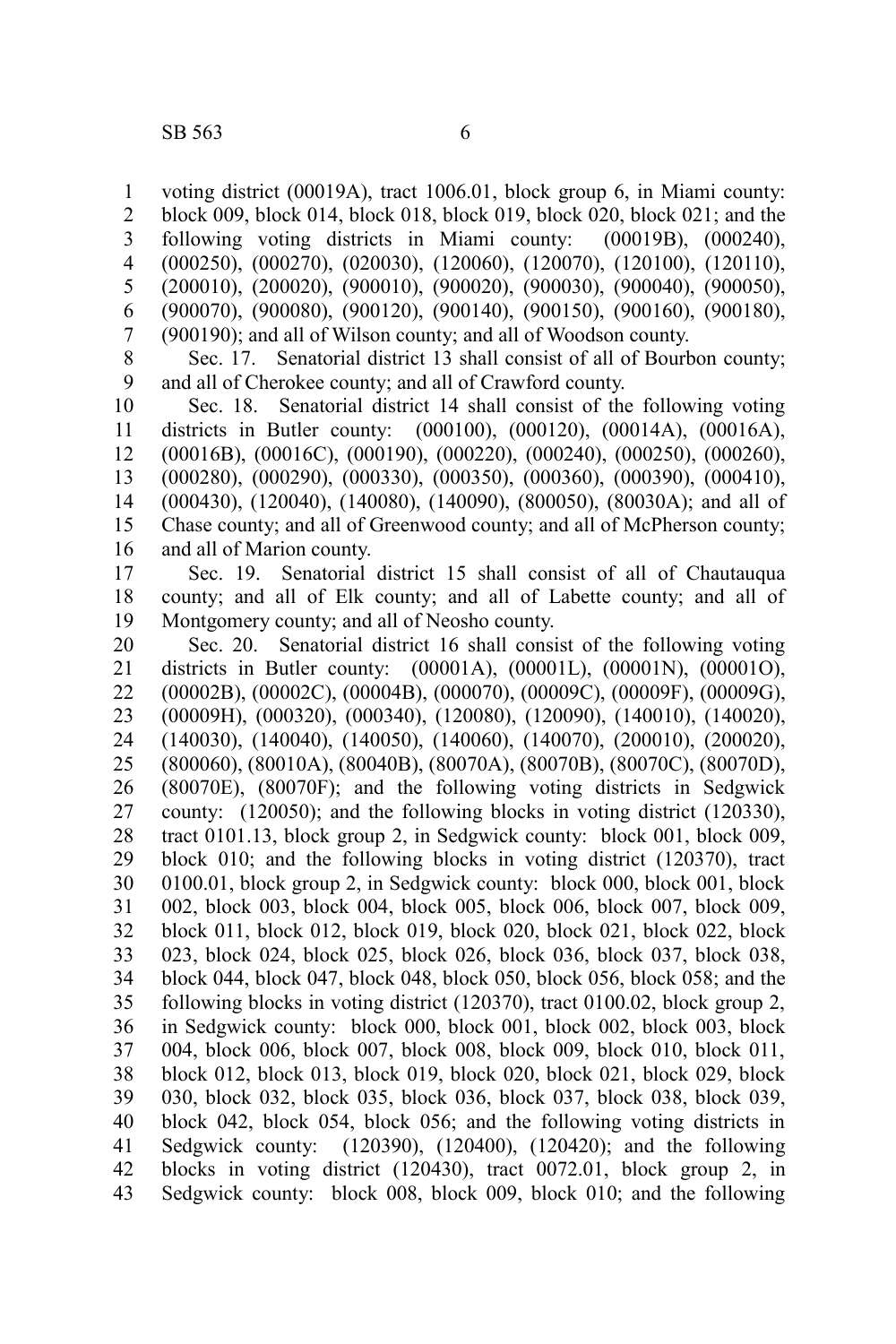blocks in voting district (120430), tract 0101.15, block group 1, in Sedgwick county: block 045, block 049, block 050; and the following blocks in voting district (120430), tract 0101.15, block group 2, in Sedgwick county: block 028, block 029, block 030, block 036; and the following voting districts in Sedgwick county: (120790), (120900), (130070), (130080); and the following blocks in voting district (130100), tract 0100.02, block group 2, in Sedgwick county: block 033, block 034; and the following voting districts in Sedgwick county: (130110), (130120), (130130), (130160), (131090); and the following blocks in voting district (131110), tract 0072.01, block group 2, in Sedgwick county: block 028; and the following voting districts in Sedgwick county: (131160), (131190), (131400), (131410), (131420), (131430), (140070), (190010), (190140), (500210), (500220), (500230), (500240), (500260), (500460), (500470), (500480), (500490), (500500), (500530), (500540); and the following blocks in voting district (500560), tract 0072.01, block group 2, in Sedgwick county: block 000, block 001, block 002, block 003, block 004, block 005, block 006, block 027, block 030; and the following blocks in voting district (500560), tract 0100.02, block group 2, in Sedgwick county: block 014, block 015, block 016, block 017; and the following voting districts in Sedgwick county: (500650), (500710), (502220), (502230), (502240), (503010), (503530). 1 2 3 4 5 6 7 8 9 10 11 12 13 14 15 16 17 18 19 20 21

Sec. 21. Senatorial district 17 shall consist of all of Geary county; and all of Lyon county; and all of Morris county. 22 23

Sec. 22. Senatorial district 18 shall consist of the following voting districts in Jefferson county: (000020), (000040), (000050), (000070), (000080), (000090), (000100), (000110), (000120), (000130); and all of Pottawatomie county; and the following voting districts in Shawnee county: (000090), (000150), (000330), (000350), (000410), (000420), (000430), (000440), (001360), (001370), (001460), (001760), (001850), (001880), (001890), (100050), (120060), (120070), (120100); and the following blocks in voting district (12013A), tract 0024.01, block group 3, in Shawnee county: block 066; and the following blocks in voting district (12013A), tract 0036.07, block group 2, in Shawnee county: block 029; and the following voting districts in Shawnee county: (160030), (200010), (200020), (400070), (400090), (400100), (400110), (500010), (600010), (600050), (600060), (600150), (600160), (600220), (600230), (600240), (600340), (600350), (600360), (600370), (600390), (600510), (600570), (600580), (900030), (900040), (900050). 24 25 26 27 28 29 30 31 32 33 34 35 36 37 38

Sec. 23. Senatorial district 19 shall consist of the following voting districts in Douglas county: (000010), (00012A), (000260), (00050A), (00050C), (120080), (120250), (120310), (120320), (120350), (18064A), (190060), (400080), (900040), (900050), (900060), (900070), (900090), (900170); and the following voting districts in Shawnee county: (000250), 39 40 41 42 43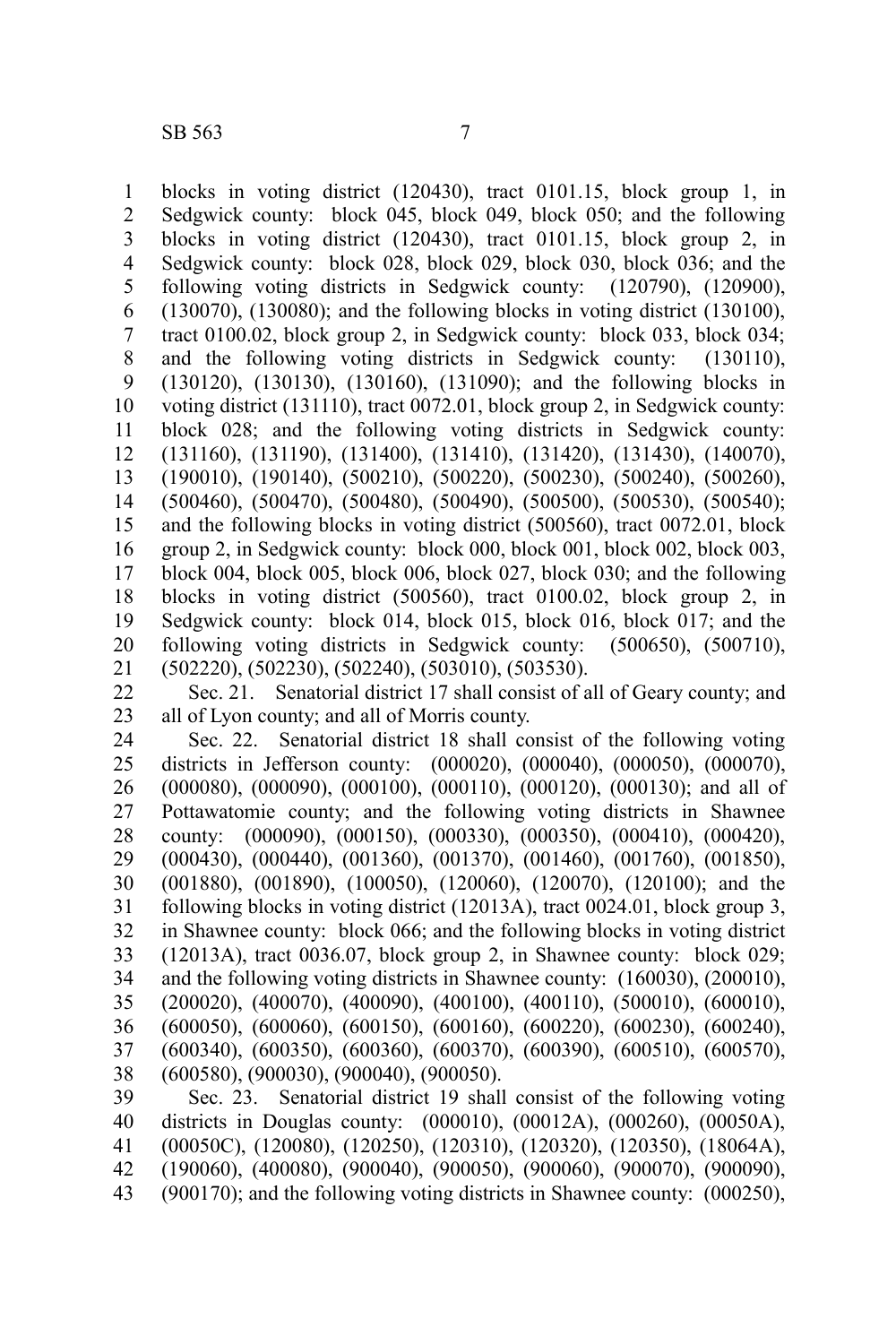(000260), (000480), (000490), (000500), (000510), (000520), (000530), (000540), (000550), (000560), (000570), (000580), (000590), (000600), (000610), (000630), (000640), (000650), (000660), (000690), (000700), (000710), (000740), (000750), (000760), (000770), (000780), (000800), (000820), (000830), (000840), (000850), (000860), (000870), (000940), (000950), (000960), (000970), (000980), (000990), (001010), (001040), (001050), (001060), (001070), (001080), (001090), (001100), (001120), (001130), (001140), (001150), (001160), (001170), (001180), (001190), (001210), (001220), (001290), (001330), (001350), (001910), (120040), (120050), (120210), (120220), (120230), (120240), (120250), (120260), (120280), (120290), (120300), (170030), (200170), (200180), (600020), (600140). Sec. 24. Senatorial district 20 shall consist of the following voting districts in Shawnee county: (000240), (000340), (001000), (001030), (001200), (001230), (001240), (001250), (001270), (001280), (001300), (001310), (001320), (001340), (001380), (001400), (001410), (001420), (001430), (001440), (001450), (001470), (001480), (001490), (001500), (001510), (001520), (001530), (001540), (001550), (001560), (001570), (001590), (001600), (001610), (001620), (001630), (001640), (001650), (001670), (001680), (001710), (001720), (001780), (100030), (100040), (12008A), (120090), (12010A), (120120), (120130); and the following blocks in voting district (12013A), tract 0024.01, block group 3, in Shawnee county: block 058; and the following blocks in voting district (12013A), tract 0036.07, block group 2, in Shawnee county: block 028; and the following voting districts in Shawnee county: (120170), (120180), (120190), (120200), (120320), (160010), (200050), (200070), (200080), (200130), (200140), (200150), (200160), (300090), (500110), (50011A), (50011B), (50011C), (500140), (500160), (600080), (600090), (600110), (600170), (600180), (600190), (600250), (600260), (600270), (600280), (600290), (600300), (600310), (600330), (600470), (600490), (600500), (600530), (700010), (700020), (800010), (800020), (800040), (800060), (800070), (900060), (900070), (900080), (900090), (900110), (900120), (900140); and all of Wabaunsee county. Sec. 25. Senatorial district 21 shall consist of the following voting districts in Johnson county: (000430), (000440), (000450), (000510), (000530), (000580), (000590), (000600), (000610), (000620), (000630), (000640), (000650), (000660), (001570), (001610), (001630), (001640), (001650), (001660), (001670), (001680), (001690), (001740), (001750), (003060), (900360); and the following blocks in voting district (900370), tract 0525.05, block group 2, in Johnson county: block 000, block 001, block 002, block 003, block 004, block 005, block 006, block 007, block 008, block 009; and the following blocks in voting district (900370), tract 9800.03, block group 1, in Johnson county: block 016, block 017, block 1 2 3 4 5 6 7 8 9 10 11 12 13 14 15 16 17 18 19 20 21 22 23 24 25 26 27 28 29 30 31 32 33 34 35 36 37 38 39 40 41 42 43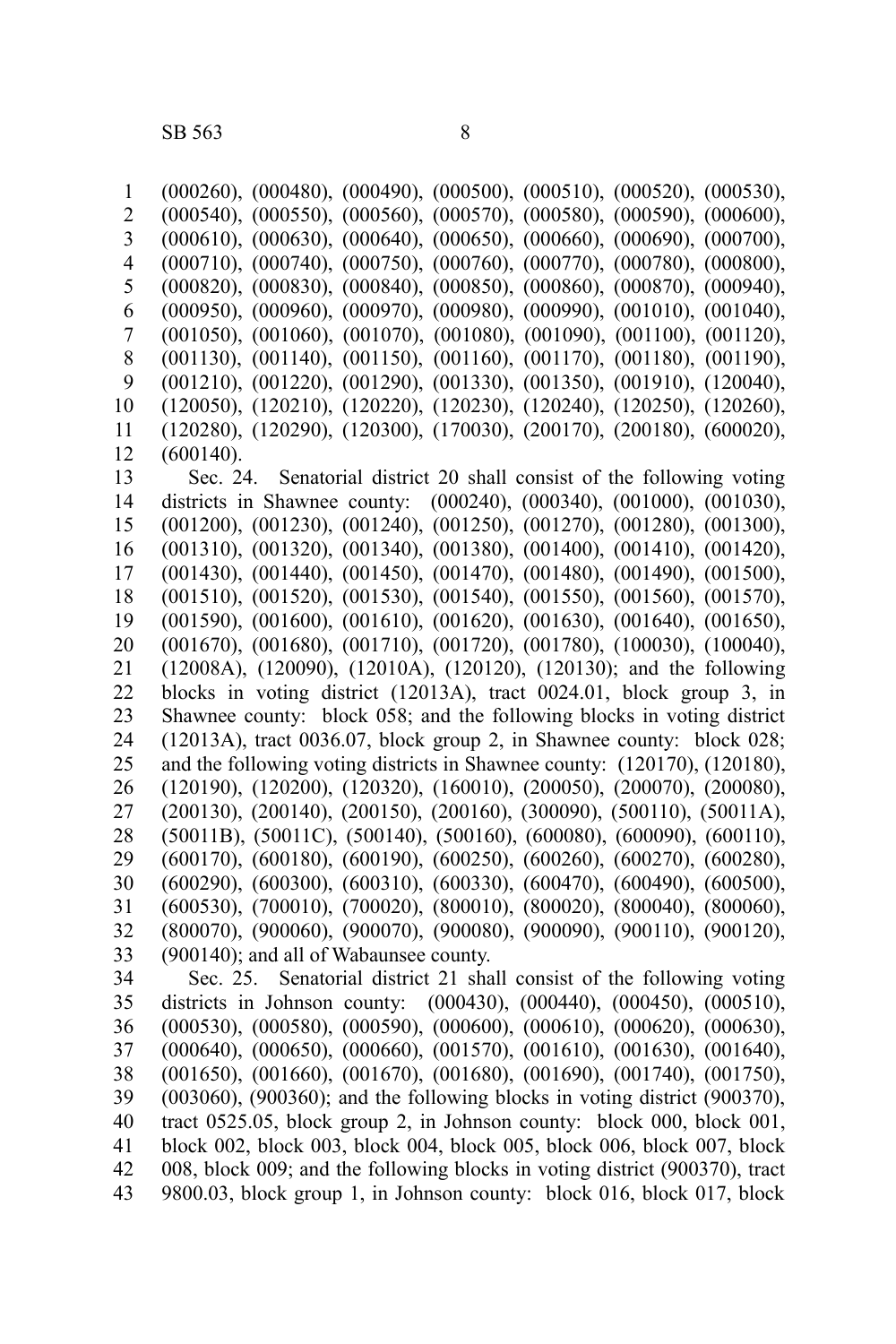018, block 023; and the following voting districts in Johnson county: (900380), (900400), (900430), (900440), (900450); and the following blocks in voting district (900460), tract 0524.17, block group 1, in Johnson county: block 028; and the following blocks in voting district (900460), tract 0524.22, block group 1, in Johnson county: block 010; and the following blocks in voting district (900460), tract 0524.23, block group 1, in Johnson county: block 007; and the following blocks in voting district (900460), tract 0529.10, block group 1, in Johnson county: block 000; and the following blocks in voting district (900460), tract 0530.05, block group 1, in Johnson county: block 001, block 002, block 003, block 004, block 005, block 006, block 007, block 008, block 009, block 014, block 015, block 016, block 017, block 018, block 019, block 020, block 021, block 022, block 023, block 024; and the following blocks in voting district (900460), tract 9800.01, block group 1, in Johnson county: block 000, block 001, block 002, block 003, block 004, block 005, block 006, block 007, block 008, block 009, block 010, block 011, block 012, block 013, block 015, block 016, block 017, block 018, block 019, block 020, block 021, block 022, block 023, block 024, block 025, block 026, block 027, block 028, block 029, block 030, block 031, block 032, block 033, block 034, block 035, block 036, block 037, block 038, block 039, block 040, block 041, block 042, block 043, block 044, block 045, block 046, block 047, block 048, block 052, block 053, block 054, block 055, block 058, block 059, block 060, block 061, block 062, block 063, block 064, block 065, block 066, block 067, block 068, block 069; and the following voting districts in Johnson county: (900470), (900480), (900530), (900540), (900550), (900560), (920130), (920140), (920150), (920160), (920170), (920180), (920190), (920200), (920260), (920270), (920490), (920550), (920560), (920920). 1 2 3 4 5 6 7 8 9 10 11 12 13 14 15 16 17 18 19 20 21 22 23 24 25 26 27 28 29

Sec. 26. Senatorial district 22 shall consist of all of Riley county.

Sec. 27. Senatorial district 23 shall consist of the following voting districts in Johnson county: (001000), (001010), (001030), (001040), (001050), (001060), (001070), (001100), (001150), (001160), (001260), (001280), (001300), (001310), (001320), (001330), (001350), (001360), (001370), (001380), (001390), (001420), (001450), (00147A), (001480), (00311A), (00311B), (00311D), (003120), (004190), (900580), (900600), (900610), (900620), (900650), (900850), (900910), (900980), (901550), (901570), (901610), (901630), (901680), (901780), (901880), (901890), (901970), (920220), (920250), (920610), (920620), (920630), (920640), (920650), (920700), (92071A), (920720), (920730), (920740), (920770), (920800), (920810), (920820); and the following voting districts in Miami county: (00007B), (00023A), (00023B), (00023C), (00023D); and the following blocks in voting district (120050), tract 1001.00, block group 1, in Miami county: block 006, block 008, block 025, block 026, block 027, 30 31 32 33 34 35 36 37 38 39 40 41 42 43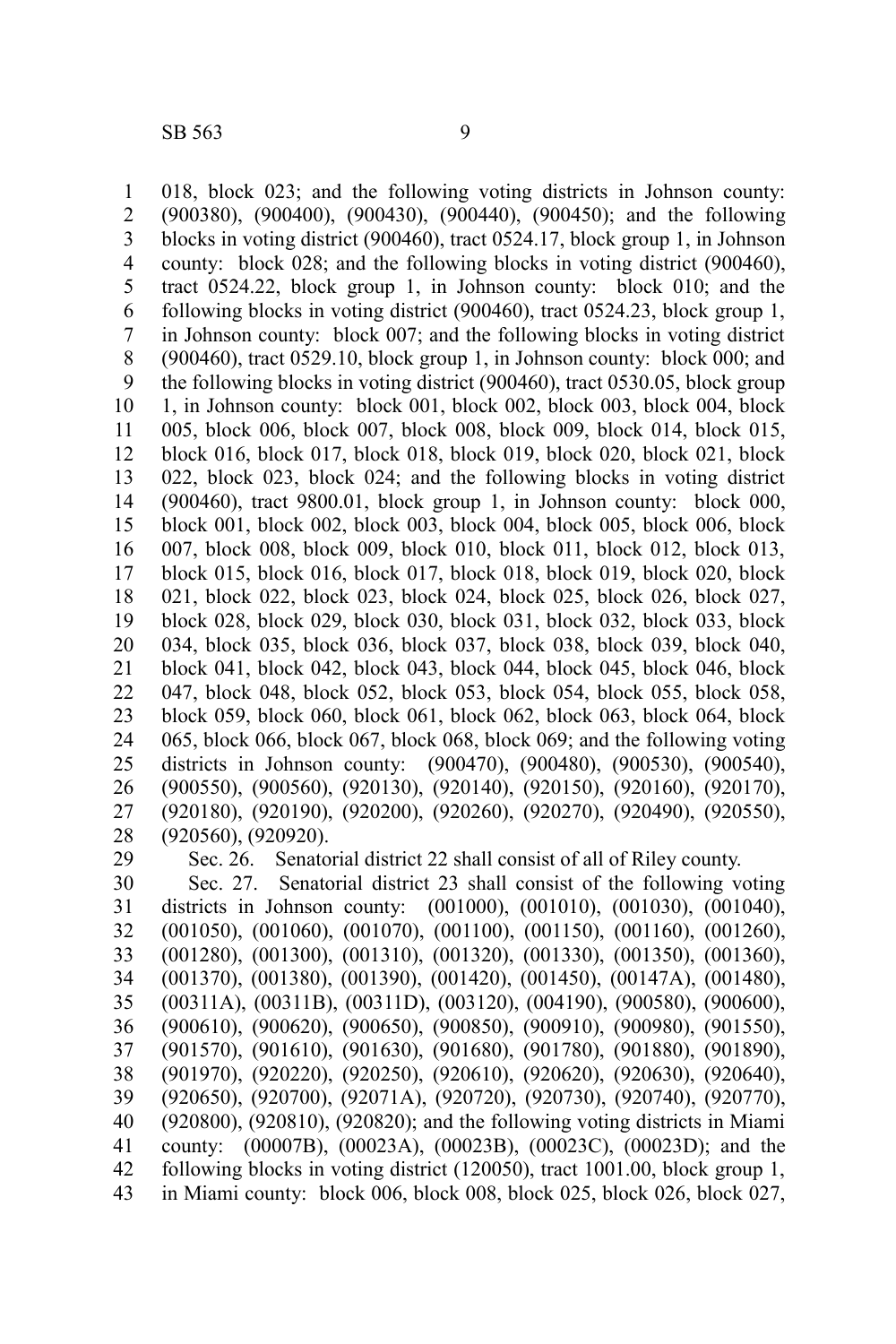block 033, block 063; and the following blocks in voting district (120050), tract 1002.00, block group 1, in Miami county: block 020; and the following blocks in voting district (120050), tract 1002.00, block group 2, in Miami county: block 000, block 009, block 013, block 014; and the following blocks in voting district (120050), tract 1002.00, block group 3, in Miami county: block 035, block 036, block 041, block 043, block 052, block 053, block 054, block 059, block 060, block 076; and the following voting districts in Miami county: (900130). 1 2 3 4 5 6 7 8

Sec. 28. Senatorial district 24 shall consist of all of Dickinson county; and all of Saline county. 9 10

Sec. 29. Senatorial district 25 shall consist of the following voting districts in Sedgwick county: (120010), (120020), (120060), (120130), (120320), (120440), (130170), (130180), (130460), (500010), (500030), (500040), (500050), (500740), (500750), (500760), (500770); and the following blocks in voting district (500780), tract 0063.00, block group 1, in Sedgwick county: block 000, block 001, block 002, block 003, block 004, block 005, block 006, block 007, block 008, block 009, block 010, block 011, block 012, block 013, block 014, block 015, block 016, block 017; and the following blocks in voting district (500780), tract 0063.00, block group 2, in Sedgwick county: block 015, block 016, block 017, block 018, block 019, block 020, block 021, block 022, block 023, block 024, block 025; and the following blocks in voting district (500780), tract 0064.00, block group 1, in Sedgwick county: block 003, block 004, block 005, block 006, block 007, block 008, block 009, block 010, block 011, block 012, block 013, block 014, block 015; and the following blocks in voting district (500780), tract 0064.00, block group 2, in Sedgwick county: block 003, block 004, block 005, block 006, block 007, block 008, block 009, block 010, block 012, block 013, block 014; and the following voting districts in Sedgwick county: (500820), (500830), (500990), (501000), (501010), (501020), (501830), (501860), (501870), (501880), (501890), (501900), (501910), (501920), (501930). 11 12 13 14 15 16 17 18 19 20 21 22 23 24 25 26 27 28 29 30 31

Sec. 30. Senatorial district 26 shall consist of the following voting districts in Sedgwick county: (100010), (120120), (120160), (120170), (120300), (120450), (130230), (130240), (130250), (130260), (130270), (130280), (130290), (130300), (130310), (130320), (130330), (130340), (130380), (130390), (130420), (130440), (130510), (130520), (130530), (130540), (130550), (130560), (130570), (130580), (130610), (130690), (130810), (130820), (130830), (130850), (130880), (130890), (130900), (130910), (130920), (130930), (131300), (131370), (131460), (131540), (131650), (131660), (131670), (131680), (140020), (140080), (170020), (170030), (170040), (170060), (180010), (180040), (190020), (190040), (500980), (501060), (501080), (501090); and the following blocks in voting district (501110), tract 0054.01, block group 1, in Sedgwick county: 32 33 34 35 36 37 38 39 40 41 42 43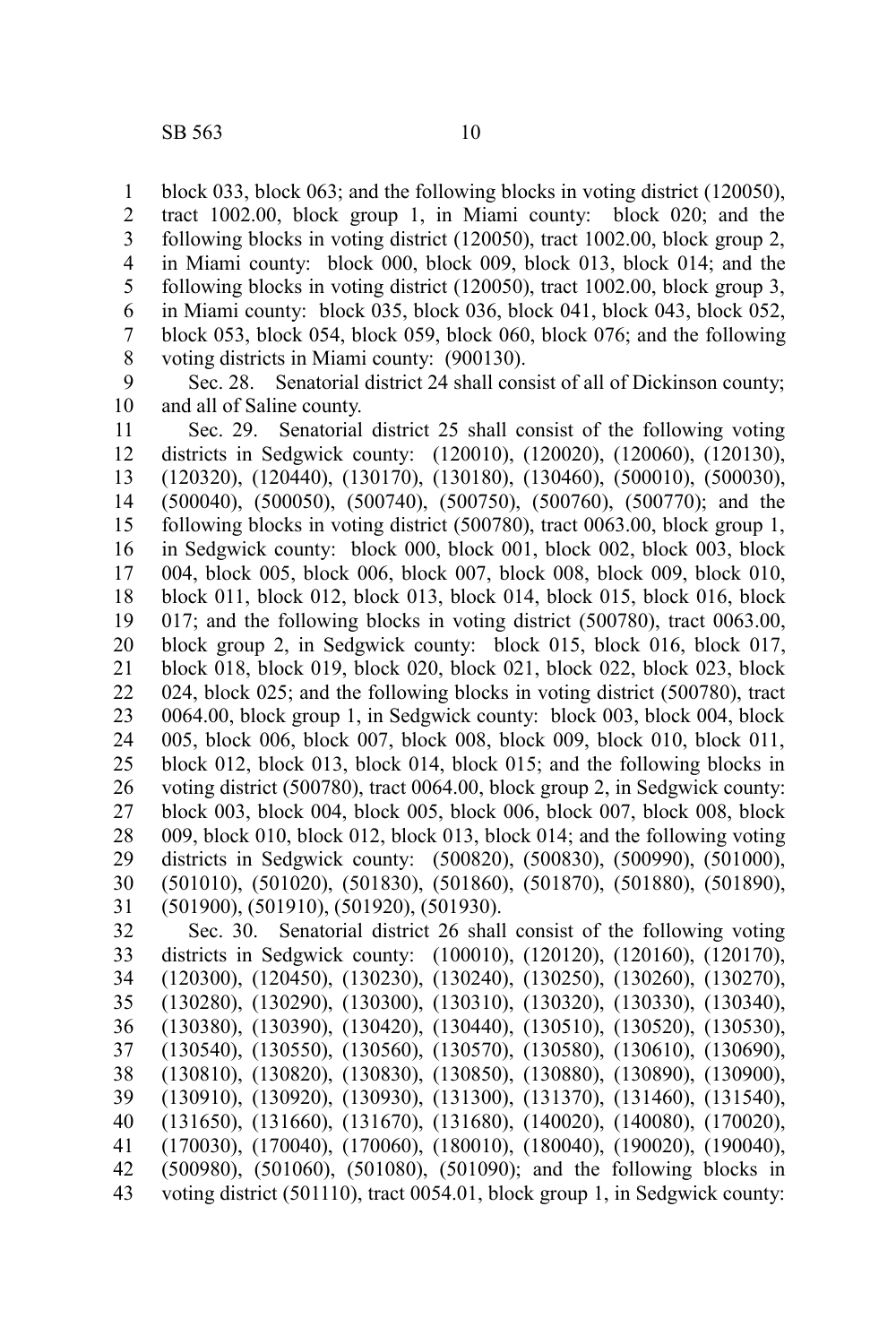block 000, block 001; and the following blocks in voting district (501110), tract 0096.03, block group 1, in Sedgwick county: block 000, block 001, block 002, block 008, block 009, block 010, block 011, block 012, block 013, block 014, block 015, block 016, block 017, block 018, block 019, block 020, block 021, block 022, block 023, block 024, block 025, block 026, block 027, block 028, block 029, block 031, block 032, block 033, block 034, block 035; and the following voting districts in Sedgwick county: (501220), (501680), (501740), (502120), (502130), (502140), (502150), (502160), (502180), (502200), (502440), (502450), (502470), (502490), (502500), (502510), (502630), (502650), (502660), (502700), (502730), (502740), (502810), (503170), (503250), (503260); and the following blocks in voting district (503590), tract 0054.01, block group 2, in Sedgwick county: block 034, block 035, block 036, block 039, block 040, block 042, block 043, block 044; and the following blocks in voting district (503590), tract 0054.02, block group 3, in Sedgwick county: block 044; and the following blocks in voting district (503590), tract 0055.01, block group 1, in Sedgwick county: block 000, block 001, block 002, block 006, block 017, block 024; and the following blocks in voting district (503590), tract 0055.01, block group 2, in Sedgwick county: block 000; and the following blocks in voting district (503590), tract 0055.01, block group 3, in Sedgwick county: block 000, block 001; and the following blocks in voting district (503590), tract 0055.01, block group 4, in Sedgwick county: block 000, block 001, block 002, block 003, block 004, block 005, block 018, block 019, block 020, block 021; and the following blocks in voting district (503590), tract 0056.00, block group 3, in Sedgwick county: block 011, block 023; and the following blocks in voting district (503760), tract 0055.02, block group 1, in Sedgwick county: block 007, block 022, block 023, block 027, block 031; and the following blocks in voting district (503760), tract 0055.02, block group 2, in Sedgwick county: block 019, block 023, block 024, block 025, block 028, block 029, block 030, block 032, block 037, block 038; and the following blocks in voting district (503760), tract 0055.02, block group 3, in Sedgwick county: block 013; and the following blocks in voting district (503770), tract 0055.02, block group 2, in Sedgwick county: block 000, block 033; and the following voting districts in Sedgwick county: (503780), (503920), (503930); and the following blocks in voting district (503940), tract 0054.01, block group 1, in Sedgwick county: block 067, block 068, block 069, block 077, block 078; and the following blocks in voting district (503940), tract 0054.01, block group 2, in Sedgwick county: block 000, block 001, block 002, block 003, block 004, block 015, block 016, block 018, block 019, block 020, block 021, block 023, block 027, block 028, block 030, block 031; and the following blocks in voting district (503940), tract 0092.00, block group 2, in Sedgwick county: block 1 2 3 4 5 6 7 8 9 10 11 12 13 14 15 16 17 18 19 20 21 22 23 24 25 26 27 28 29 30 31 32 33 34 35 36 37 38 39 40 41 42 43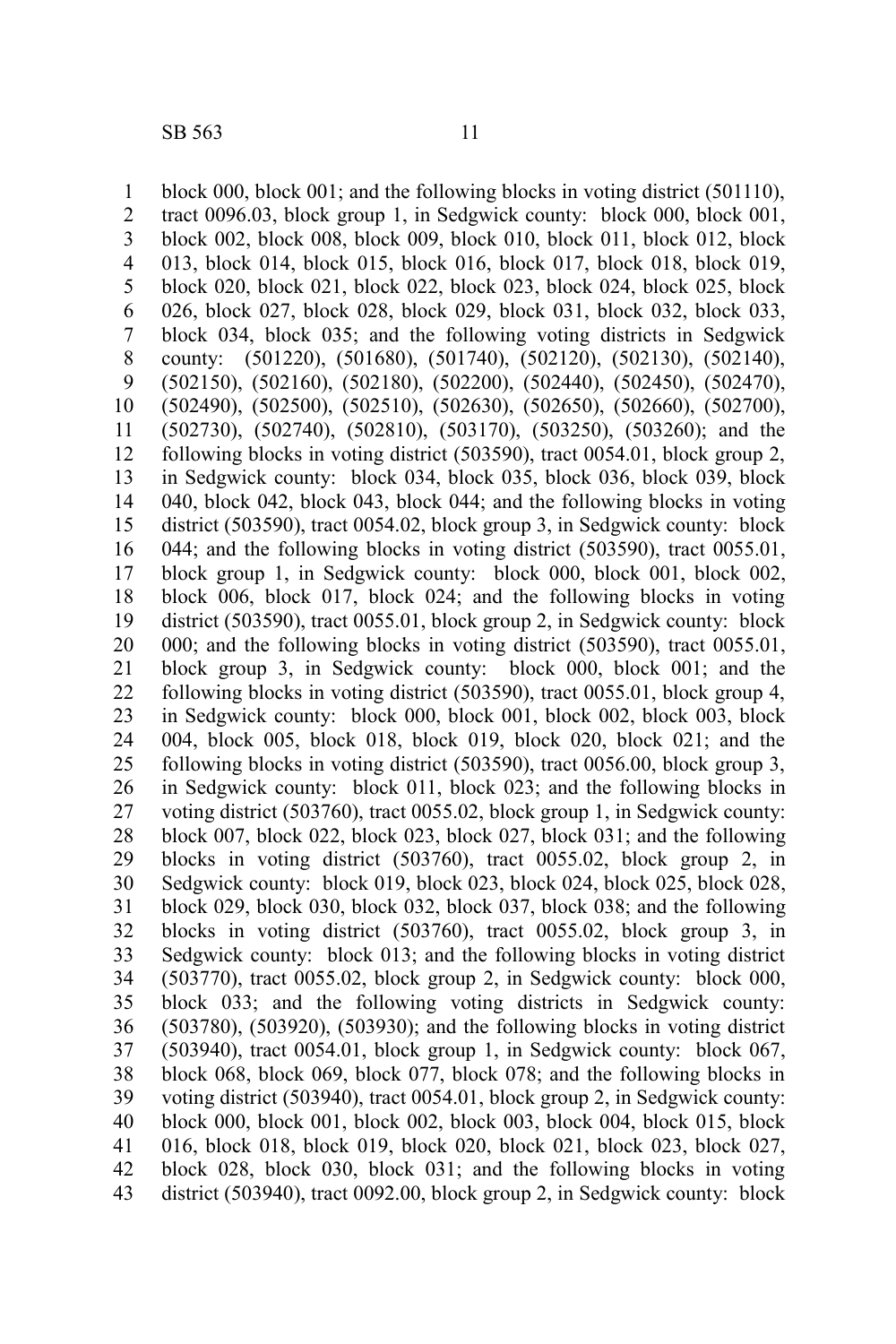043, block 044, block 068, block 069; and the following blocks in voting district (503940), tract 0096.03, block group 1, in Sedgwick county: block 003, block 004, block 005, block 006, block 007, block 030, block 036, block 037, block 038, block 039, block 040, block 041, block 042, block 045, block 046, block 054, block 056, block 057, block 058; and the following blocks in voting district (503940), tract 0096.05, block group 2, in Sedgwick county: block 033, block 037, block 038, block 039, block 040, block 041, block 042, block 045, block 046, block 049, block 050, block 051, block 052, block 053, block 054, block 055, block 057, block 058, block 059, block 060, block 063, block 066, block 068, block 070, block 071, block 075, block 076, block 077, block 078, block 079, block 080, block 081, block 082, block 083, block 084, block 085, block 086, block 087, block 088, block 089, block 090, block 091, block 092, block 093, block 099, block 102, block 103, block 128, block 129; and the following voting districts in Sedgwick county: (503990), (600340), (700260), (700290). 1 2 3 4 5 6 7 8 9 10 11 12 13 14 15 16

Sec. 31. Senatorial district 27 shall consist of the following voting districts in Sedgwick county: (120110), (120290), (120460), (120470), (120480); and the following blocks in voting district (121310), tract 0093.01, block group 3, in Sedgwick county: block 007, block 008; and the following voting districts in Sedgwick county: (130430); and the following blocks in voting district (130450), tract 0095.14, block group 2, in Sedgwick county: block 014, block 015, block 016, block 017, block 018, block 019, block 021, block 022, block 023, block 024, block 025, block 026, block 036; and the following voting districts in Sedgwick county: (130470), (131330), (131340), (150040), (180030), (501390), (501400), (501420), (501430), (501440), (501450), (501460); and the following blocks in voting district (501480), tract 0103.01, block group 1, in Sedgwick county: block 000, block 001, block 003, block 006, block 007, block 008, block 009, block 010, block 011, block 012, block 013, block 014, block 016, block 017, block 018, block 019, block 020, block 021, block 022, block 024, block 025; and the following blocks in voting district (501480), tract 0103.01, block group 2, in Sedgwick county: block 002, block 003, block 005, block 006, block 007, block 010, block 011, block 012, block 014, block 016, block 017, block 018, block 020, block 021, block 022, block 023, block 024, block 025; and the following blocks in voting district (501480), tract 0103.01, block group 3, in Sedgwick county: block 001, block 002, block 003, block 004, block 005, block 006; and the following voting districts in Sedgwick county: (501500), (501540), (501550), (501560), (501570), (501580), (501590), (501620), (501630), (501640), (501650), (501660), (501670), (501730), (501850),  $(502410)$ ,  $(502460)$ ; and the following blocks in voting district  $(700210)$ , tract 0103.01, block group 1, in Sedgwick county: block 004, block 005; 17 18 19 20 21 22 23 24 25 26 27 28 29 30 31 32 33 34 35 36 37 38 39 40 41 42 43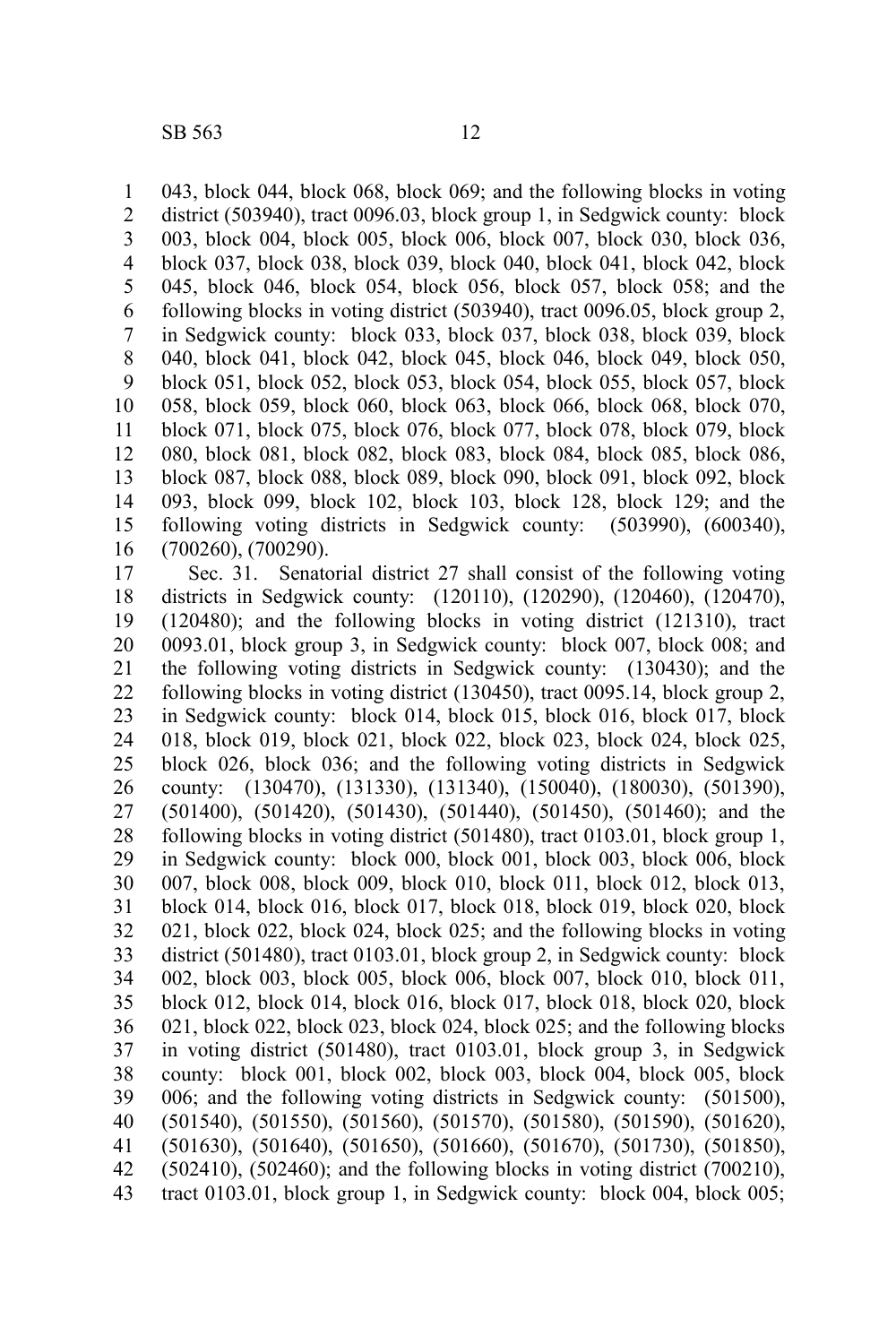and the following blocks in voting district (700210), tract 0103.01, block group 2, in Sedgwick county: block 008. 1 2

Sec. 32. Senatorial district 28 shall consist of the following voting districts in Sedgwick county: (120080), (120090), (120100), (120180), (120190), (120210), (120230), (120240), (120250), (120270), (120280), (120310), (120510), (120520), (120530), (130190), (130200), (130210), (130220), (130350), (130360), (130370), (130400), (130410), (130640), (130660), (130670), (130860), (130870), (131440), (131450), (131470), (131480), (131490), (131510), (131610), (131620), (131630), (131640); and the following blocks in voting district (500780), tract 0062.00, block group 2, in Sedgwick county: block 013, block 014, block 015, block 016, block 017, block 018, block 019, block 020; and the following blocks in voting district (500780), tract 0062.00, block group 3, in Sedgwick county: block 000, block 001, block 006, block 007, block 008, block 009, block 010; and the following voting districts in Sedgwick county: (500840), (500870), (500880), (500890), (500900), (500910), (500940), (501030); and the following blocks in voting district (501110), tract 0054.01, block group 1, in Sedgwick county: block 002, block 003, block 004, block 005, block 013, block 014, block 016, block 017, block 018, block 019; and the following blocks in voting district (501110), tract 0091.00, block group 4, in Sedgwick county: block 016, block 017, block 018; and the following blocks in voting district (501110), tract 0091.00, block group 5, in Sedgwick county: block 024, block 033, block 034; and the following voting districts in Sedgwick county: (501150), (501160), (501170), (501180), (501200), (501210), (501320), (502260), (502270); and the following blocks in voting district (502290), tract 0058.00, block group 4, in Sedgwick county: block 025, block 026, block 027, block 028; and the following blocks in voting district (502290), tract 0100.05, block group 3, in Sedgwick county: block 000; and the following blocks in voting district (502290), tract 0100.07, block group 1, in Sedgwick county: block 002, block 003, block 004, block 005, block 006, block 007, block 008, block 009, block 010, block 011, block 012, block 013, block 014, block 017, block 018, block 019, block 020, block 021, block 022, block 023; and the following blocks in voting district (502570), tract 0100.07, block group 3, in Sedgwick county: block 015, block 016, block 017, block 018; and the following voting districts in Sedgwick county: (502610); and the following blocks in voting district (503590), tract 0056.00, block group 2, in Sedgwick county: block 003, block 004, block 005, block 006, block 039, block 040, block 042, block 043, block 045, block 046, block 048, block 050, block 051, block 053, block 054, block 055, block 057, block 058, block 060, block 062; and the following blocks in voting district (503590), tract 0056.00, block group 3, in Sedgwick county: block 019, block 021; and the following voting districts in Sedgwick county: 3 4 5 6 7 8 9 10 11 12 13 14 15 16 17 18 19 20 21 22 23 24 25 26 27 28 29 30 31 32 33 34 35 36 37 38 39 40 41 42 43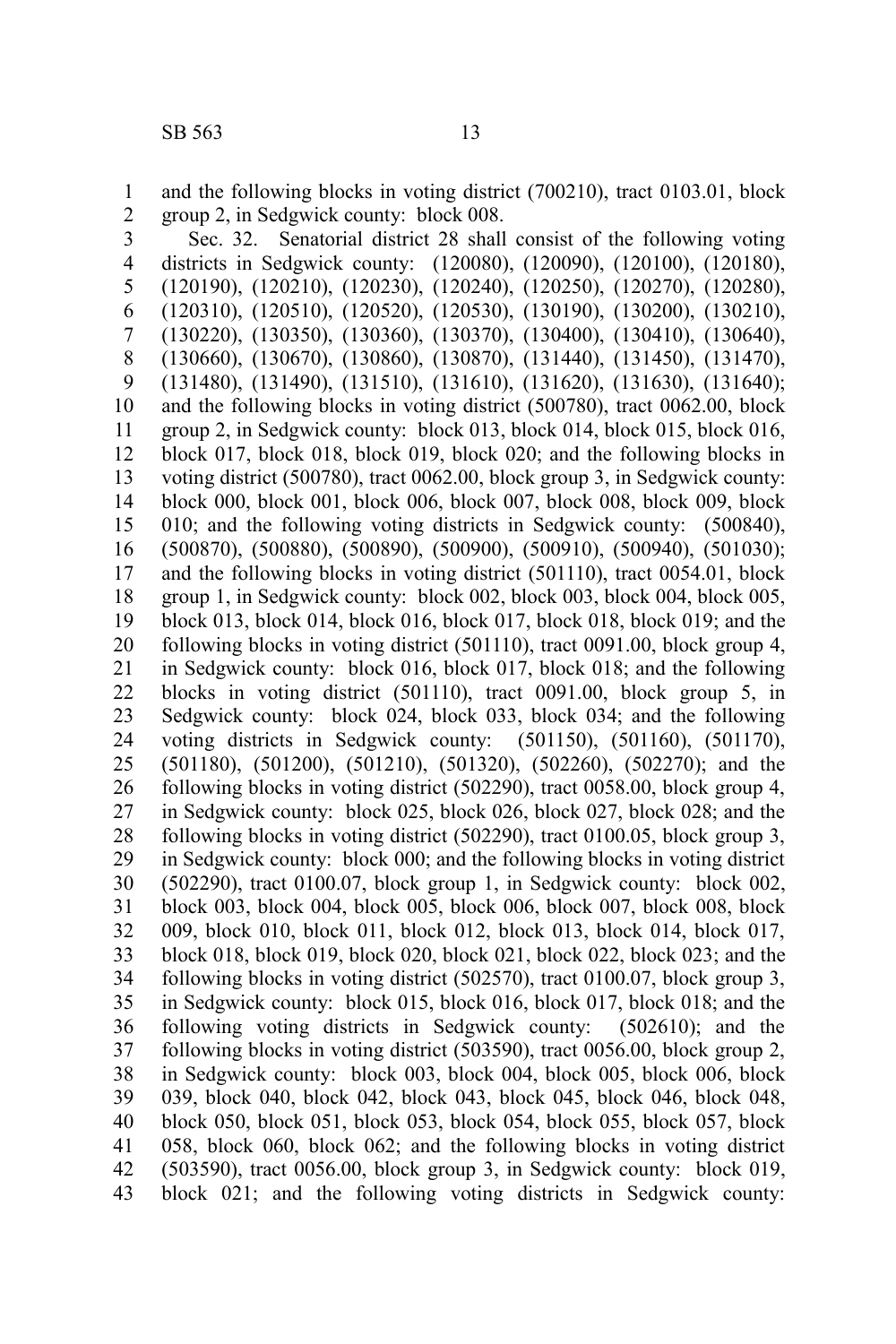1 2 (503650); and the following blocks in voting district (503940), tract 0054.01, block group 1, in Sedgwick county: block 006, block 008, block

009, block 010, block 011, block 012, block 023, block 024, block 025, block 026, block 027, block 028, block 029, block 031, block 032, block 037, block 038, block 046, block 048, block 061, block 062, block 063, block 064, block 071, block 076; and the following voting districts in Sedgwick county: (600020). 3 4 5 6 7

Sec. 33. Senatorial district 29 shall consist of the following voting districts in Sedgwick county: (120070), (120360), (130020), (130030), (130040), (500060), (500080), (500090), (500120), (500130), (500140), (500150), (500160), (500170), (500180), (500190), (500200), (500360), (500790), (500800), (500810), (501820), (501960), (501990). 8 9 10 11 12

Sec. 34. Senatorial district 30 shall consist of the following voting districts in Sedgwick county: (120030), (120040), (120200), (120220), (120260); and the following blocks in voting district (120370), tract 0100.02, block group 2, in Sedgwick county: block 023, block 024, block 028, block 043, block 044, block 045, block 047, block 049; and the following voting districts in Sedgwick county: (120380), (120410); and the following blocks in voting district (120430), tract 0072.01, block group 2, in Sedgwick county: block 011, block 014; and the following voting districts in Sedgwick county: (130010), (130090); and the following blocks in voting district (130100), tract 0072.01, block group 1, in Sedgwick county: block 000, block 021, block 022, block 023; and the following blocks in voting district (130100), tract 0072.07, block group 1, in Sedgwick county: block 000; and the following blocks in voting district  $(130100)$ , tract 0100.02, block group 1, in Sedgwick county: block 003; and the following blocks in voting district (130100), tract 0100.02, block group 2, in Sedgwick county: block 027, block 031, block 046, block 048; and the following voting districts in Sedgwick county: (130140), (130150), (130620), (130630), (130650), (130840), (131100); and the following blocks in voting district (131110), tract 0072.01, block group 2, in Sedgwick county: block 024, block 029; and the following voting districts in Sedgwick county: (131120), (131140), (131150), (131170), (131180), (131210), (131220), (131230), (131240), (131250), (131260), (131270), (131280), (131290), (131500), (131520), (131530), (140010), (140060), (170010), (500110), (500370), (500380), (500390), (500400), (500410), (500420), (500430), (500440), (500450); and the following blocks in voting district (500560), tract 0072.01, block group 1, in Sedgwick county: block 003; and the following blocks in voting district (500560), tract 0072.01, block group 2, in Sedgwick county: block 012, block 013, block 015, block 016, block 017, block 018, block 019, block 020, block 021, block 022, block 023, block 025, block 026; and the following blocks in voting district (500560), tract 0072.01, block group 3, 13 14 15 16 17 18 19 20 21 22 23 24 25 26 27 28 29 30 31 32 33 34 35 36 37 38 39 40 41 42 43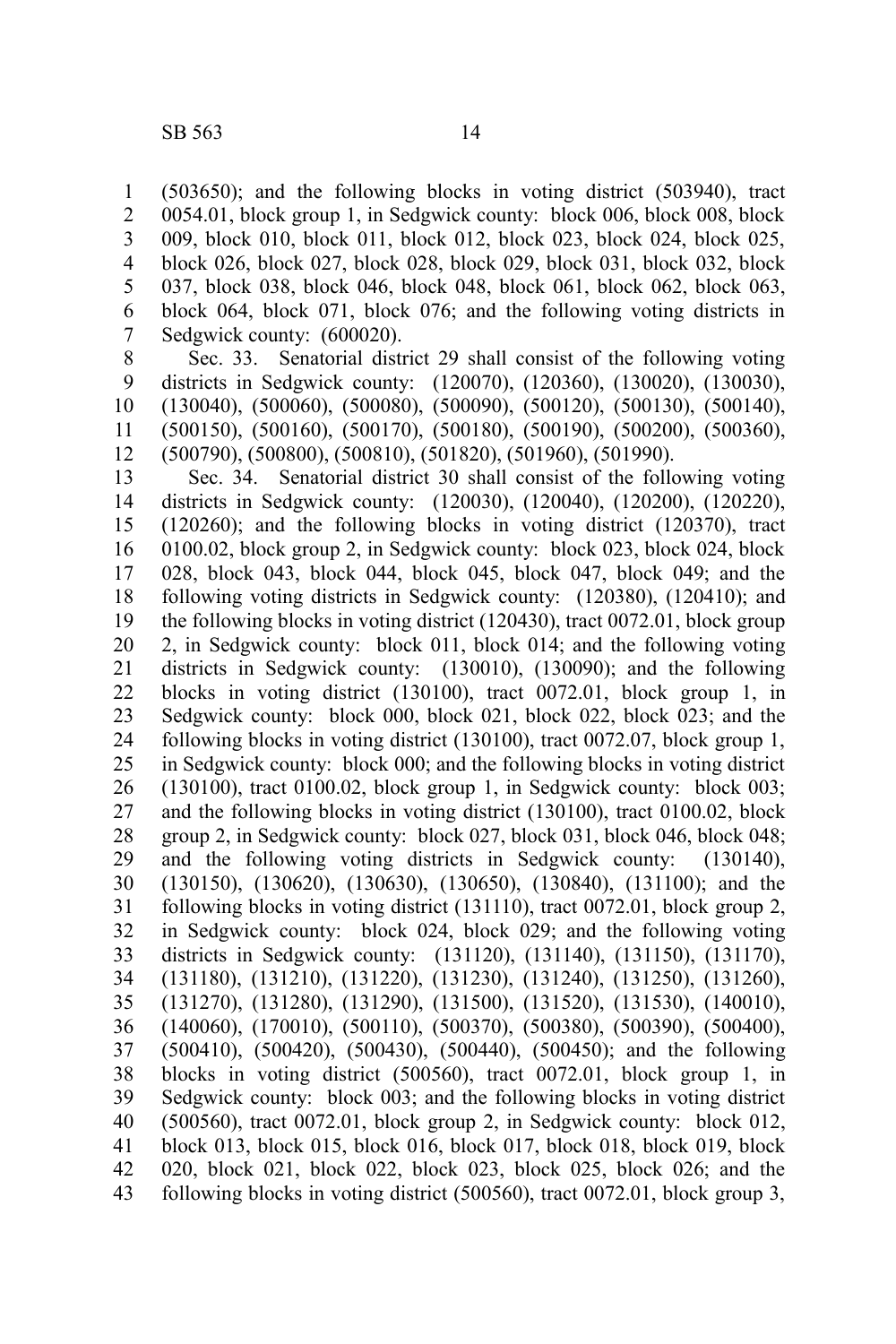in Sedgwick county: block 000, block 009, block 010, block 012, block 016, block 035, block 036, block 037, block 038, block 039, block 040, block 041, block 042, block 043, block 044, block 045, block 046, block 047, block 048, block 049, block 050, block 051, block 052, block 053; and the following blocks in voting district (500560), tract 0100.02, block group 2, in Sedgwick county: block 018, block 025, block 026; and the following voting districts in Sedgwick county: (500570), (500580), (500590), (502280); and the following blocks in voting district (502290), tract 0100.07, block group 3, in Sedgwick county: block 036, block 037; and the following voting districts in Sedgwick county: (502400); and the following blocks in voting district (502570), tract 0100.06, block group 1, in Sedgwick county: block 000, block 001, block 005, block 006, block 007, block 008, block 012, block 013, block 014, block 015, block 016, block 017, block 018, block 019, block 020, block 021, block 022, block 023, block 024, block 025, block 026, block 027, block 028, block 029, block 033, block 034, block 035, block 036, block 037, block 038, block 039, block 040, block 041, block 042, block 043, block 044, block 045, block 046, block 047, block 048, block 049, block 050, block 051, block 052, block 053, block 054, block 055, block 057, block 058, block 060, block 061, block 062, block 063, block 064, block 065, block 066, block 067, block 068, block 069, block 070, block 071, block 072; and the following blocks in voting district (502570), tract 0100.07, block group 3, in Sedgwick county: block 000, block 001, block 002, block 003, block 004, block 005, block 006, block 007, block 008, block 009, block 010, block 011, block 012, block 013, block 014, block 019, block 020, block 021, block 022, block 023, block 024, block 025, block 026, block 027, block 028, block 029, block 030, block 031, block 032, block 033, block 039, block 041, block 042, block 049, block 050, block 051, block 052, block 053, block 054, block 055, block 056, block 057, block 058, block 059, block 060, block 061, block 062, block 063, block 064, block 065, block 066, block 067, block 068, block 069, block 070, block 071, block 072, block 073, block 074; and the following voting districts in Sedgwick county: (502580), (503030), (503070), (503120), (503180), (503190), (503700), (503740); and the following blocks in voting district (503760), tract 0097.00, block group 1, in Sedgwick county: block 021, block 022, block 036, block 045, block 046, block 047; and the following blocks in voting district (503760), tract 0097.00, block group 2, in Sedgwick county: block 000, block 001, block 002, block 003, block 004, block 005, block 006, block 007, block 008, block 009, block 010, block 011, block 012, block 013, block 014, block 015, block 016, block 017, block 018, block 019, block 020, block 021, block 022, block 023, block 024, block 025, block 026, block 027, block 028, block 029, block 030, block 031, block 032, block 033, block 034, block 035, block 036, block 037, block 038, 1 2 3 4 5 6 7 8 9 10 11 12 13 14 15 16 17 18 19 20 21 22 23 24 25 26 27 28 29 30 31 32 33 34 35 36 37 38 39 40 41 42 43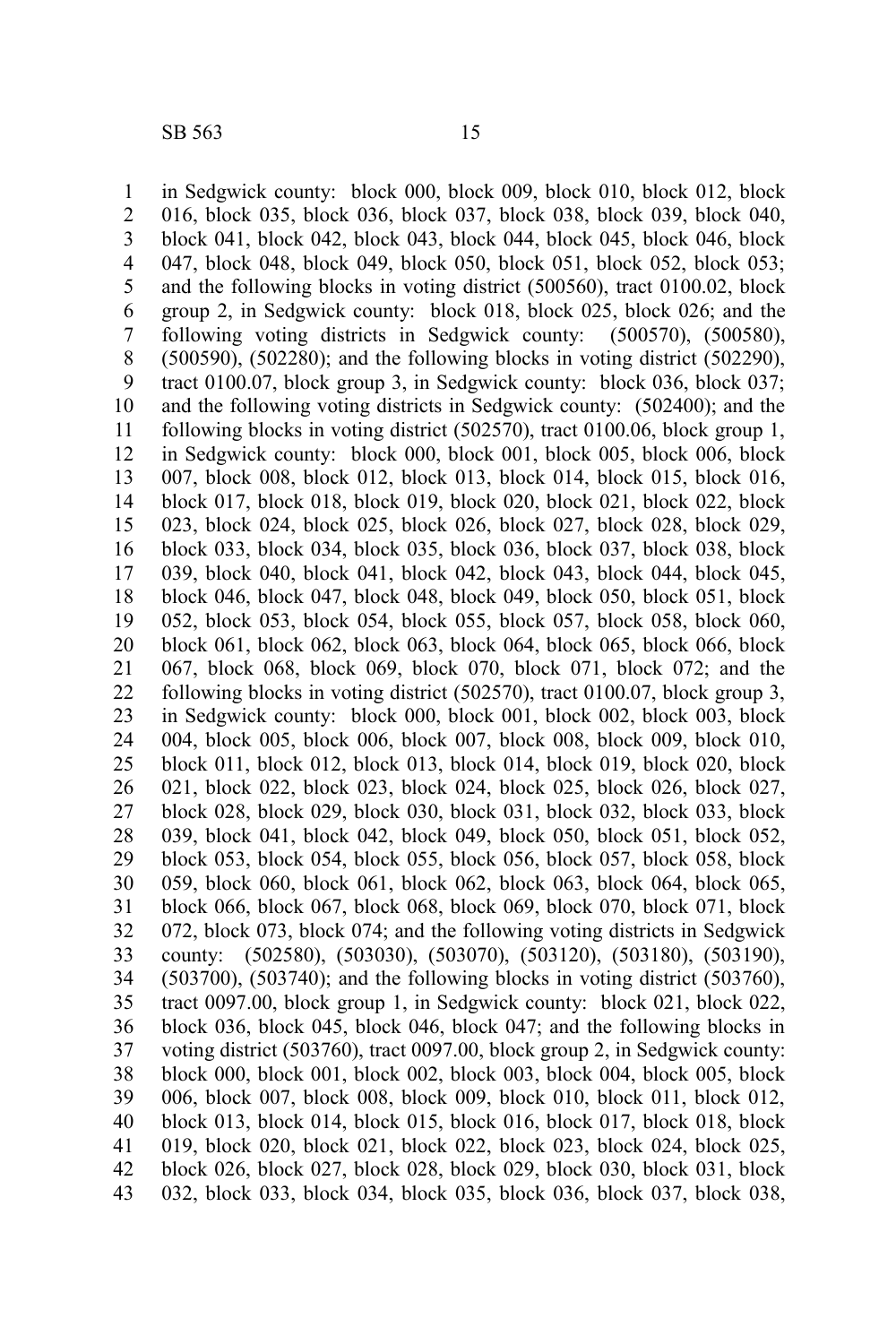block 039, block 040, block 041, block 042, block 043, block 044, block 045, block 046; and the following blocks in voting district (503760), tract 0097.00, block group 4, in Sedgwick county: block 000, block 001, block 002, block 003, block 004, block 005, block 006, block 007, block 008, block 009, block 010, block 011, block 012, block 013, block 014, block 015, block 016, block 017, block 018, block 019, block 020, block 021, block 022, block 023, block 024, block 025, block 026, block 027, block 028, block 030, block 031, block 032, block 033, block 035, block 036, block 040, block 041, block 044, block 045, block 046, block 047, block 048, block 049, block 050, block 051, block 052, block 053, block 054, block 055, block 056, block 057, block 059, block 060, block 061, block 062; and the following blocks in voting district (503770), tract 0097.00, block group 1, in Sedgwick county: block 000, block 001, block 002, block 004, block 005, block 006, block 009, block 010, block 011, block 012, block 013, block 014, block 015, block 016, block 017, block 018, block 019, block 020, block 023, block 024, block 025, block 026, block 027, block 028, block 029, block 030, block 031, block 032, block 033, block 034, block 035, block 037, block 038, block 039, block 040, block 041, block 042, block 043, block 044, block 048, block 049, block 050, block 051, block 052; and the following voting districts in Sedgwick county: (600010), (700590), (800010); and the following voting districts in Sumner county: (000220), (120030), (12003A), (120050), (900040), (900050). 1 2 3 4 5 6 7 8 9 10 11 12 13 14 15 16 17 18 19 20 21 22 23

Sec. 35. Senatorial district 31 shall consist of all of Harvey county; and the following voting districts in Sedgwick county: (120140), (120150); and the following blocks in voting district (120330), tract 0101.13, block group 1, in Sedgwick county: block 042; and the following blocks in voting district (120330), tract 0101.13, block group 2, in Sedgwick county: block 029, block 030, block 031, block 034; and the following voting districts in Sedgwick county: (120340), (120350), (120490), (120500), (120540); and the following blocks in voting district (121310), tract 0095.14, block group 2, in Sedgwick county: block 030; and the following voting districts in Sedgwick county: (121320), (121330), (130050), (130060); and the following blocks in voting district (130450), tract 0095.14, block group 2, in Sedgwick county: block 001, block 003, block 004, block 005, block 006, block 007, block 010, block 011, block 031; and the following voting districts in Sedgwick county: (130480), (130490), (130500), (130680), (130700), (130710), (130720), (130730), (130740), (130750), (130760), (130770), (130780), (130790), (130800), (130940), (130950), (130960), (130970), (130980), (130990), (131010), (131020), (131030), (131040), (131050), (131060), (131070), (131080), (131310), (131320), (131350), (131360), (131380), (131390), (131550), (131560), (131570), (131580), (131590), (131600), (140030), 24 25 26 27 28 29 30 31 32 33 34 35 36 37 38 39 40 41 42 43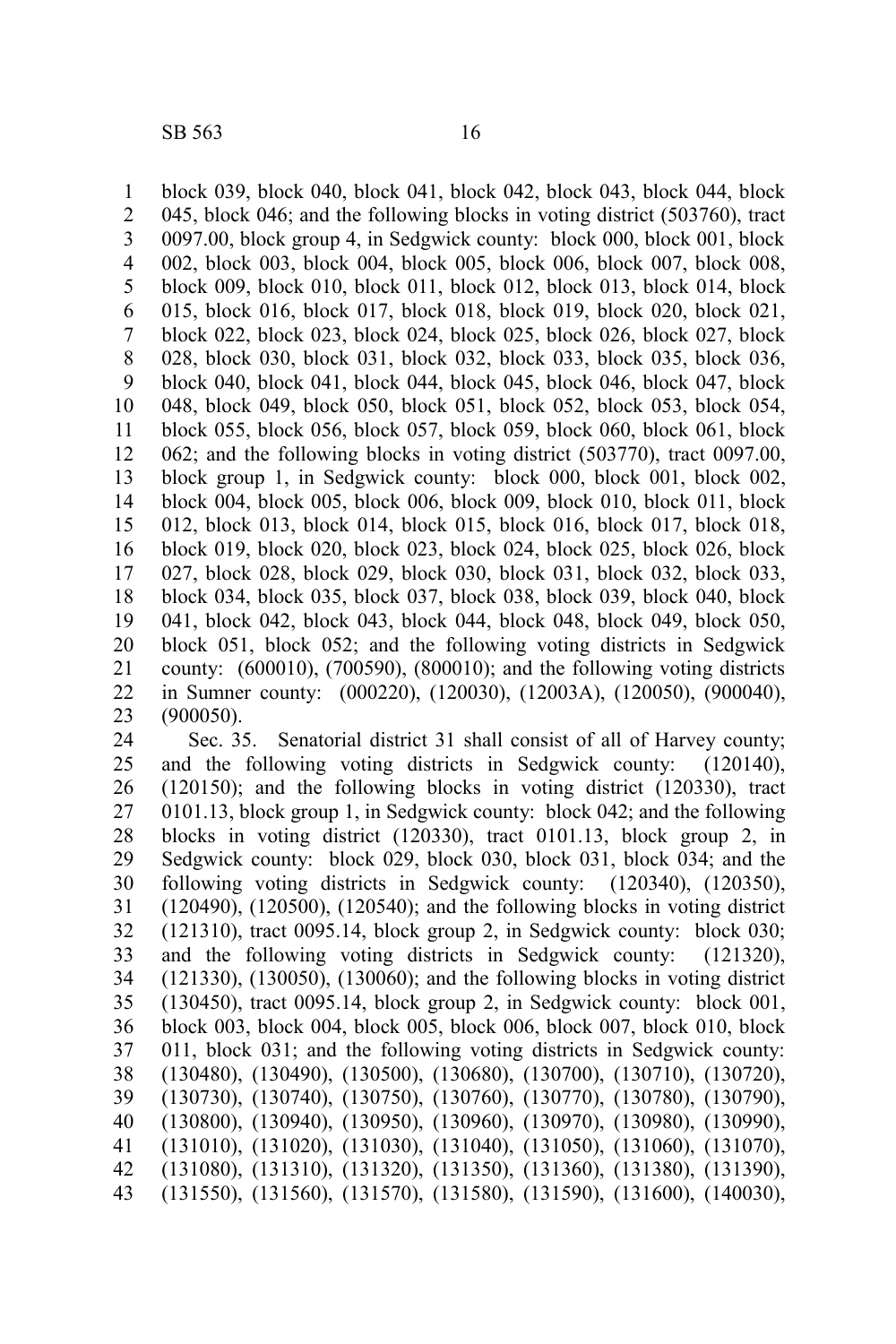(140050), (150010), (150020), (150030), (170050), (190030), (190050), (500280); and the following blocks in voting district (501480), tract 0103.02, block group 4, in Sedgwick county: block 087; and the following voting districts in Sedgwick county: (501940), (502000), (502010), voting districts in Sedgwick county: (502030), (502040), (502070), (502480), (502560), (502830), (502850), (502890), (502900), (502930), (502960), (503290), (503370), (503400), (503470), (503490), (503500), (503800), (700010); and the following blocks in voting district (700210), tract 0103.01, block group 2, in Sedgwick county: block 000, block 001, block 009, block 015, block 019, block 026, block 027; and the following blocks in voting district (700210), tract 0103.02, block group 1, in Sedgwick county: block 005, block 007, block 008, block 011, block 012, block 013, block 015, block 016, block 020, block 021, block 023, block 024, block 025, block 026, block 027, block 028, block 029, block 030, block 031, block 032, block 037; and the following blocks in voting district (700210), tract 0103.02, block group 3, in Sedgwick county: block 059, block 062; and the following blocks in voting district (700210), tract 0103.02, block group 4, in Sedgwick county: block 067, block 068, block 077, block 081, block 085, block 086, block 093, block 095, block 098, block 099; and the following voting districts in Sedgwick county: (700310), (700330), (700350), (700390), (700400). Sec. 36. Senatorial district 32 shall consist of the following voting districts in Butler county: (00002A), (000030), (00004A), (000050), (000080), (000110), (000130), (000270), (000300), (000380), (000440), (000450), (120050), (80010B); and all of Cowley county; and all of Harper county; and the following voting districts in Sumner county: (000010), (000020), (00002A), (00002B), (000030), (000040), (000050), 1 2 3 4 5 6 7 8 9 10 11 12 13 14 15 16 17 18 19 20 21 22 23 24 25 26

(000060), (000070), (000080), (000090), (000100), (000110), (000120), (000130), (000140), (000150), (000160), (000170), (000180), (000190), 27 28

(000200), (000210), (000230), (000240), (000250), (000260), (000270), (000280), (000290), (000300), (000310), (000320), (000340), (000350), 29 30

(000360), (000370), (00037A), (000380), (000390), (000400), (00041A), 31 32

(120070), (120120), (120130), (12013A), (900010), (900020), (900030), (900060). 33

Sec. 37. Senatorial district 33 shall consist of all of Barton county; and all of Comanche county; and all of Edwards county; and all of Ellsworth county; and all of Kiowa county; and all of Ness county; and all of Pawnee county; and all of Pratt county; and all of Rice county; and all of Rush county; and all of Stafford county. 34 35 36 37 38

Sec. 38. Senatorial district 34 shall consist of all of Barber county; and all of Kingman county; and all of Reno county. 39 40

Sec. 39. Senatorial district 35 shall consist of the following voting districts in Johnson county: (000030), (001340), (00140B), (00147B), (001490), (001500), (001510), (002160), (002180), (002190), (002200), 41 42 43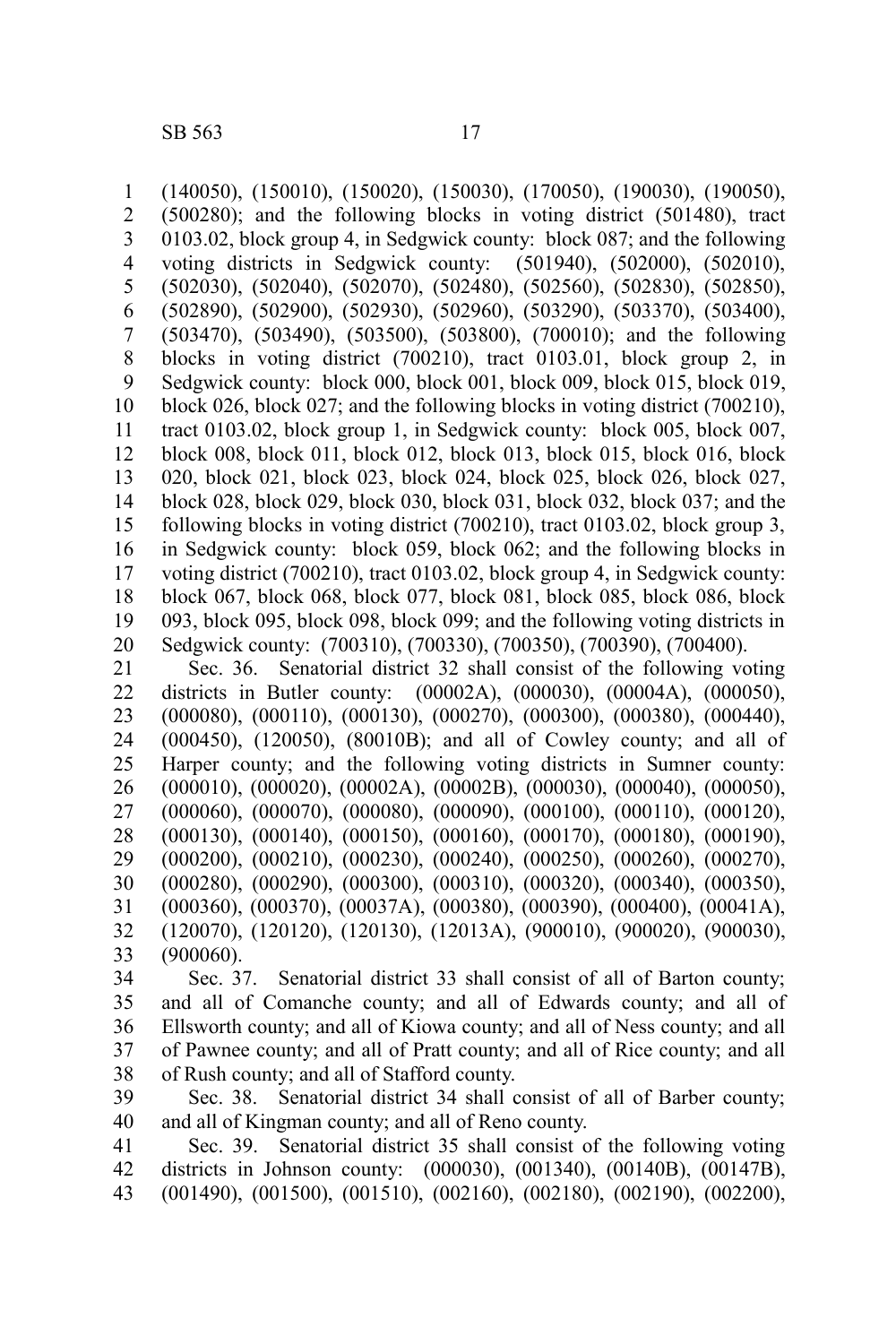(002210), (00222A), (00222B), (002230), (002240), (00226B), (00249A), (004300), (900010), (900020); and the following blocks in voting district (900460), tract 0530.05, block group 1, in Johnson county: block 010, block 011, block 012, block 013; and the following voting districts in Johnson county: (900790), (900800), (900810), (900820), (900840), (900860), (900880), (900890), (900920), (900930), (900940), (901000), (901010), (901020), (901030), (901040), (901120), (901130), (901180), (901220), (920240), (920330), (920440), (920580), (920590), (920840), (920850), (920860), (920980), (921010). Sec. 40. Senatorial district 36 shall consist of all of Clay county; and all of Cloud county; and all of Jewell county; and all of Lincoln county; and the following voting districts in Marshall county: (000100), (000130), (000150), (000160), (00017A), (00018A), (00018B), (00019A), (00019B), 1 2 3 4 5 6 7 8 9 10 11 12 13

(00019C), (000200), (000230), (000270), (190010); and all of Mitchell county; and all of Osborne county; and all of Ottawa county; and the following voting districts in Phillips county: (000010), (000040), (000050), (000070), (000080), (000090), (000110), (000120), (000170), (000190), (000210), (000230), (000240), (000250), (000270), (000280), (190010), (190020); and all of Republic county; and all of Rooks county; and all of Russell county; and all of Smith county; and all of Washington county. 14 15 16 17 18 19 20 21

Sec. 41. Senatorial district 37 shall consist of the following voting districts in Johnson county: (000090), (00014A), (00014C), (000160), (001090), (001130), (001200), (001210), (001220), (00153J), (00153K), (00153P), (004030), (004040), (004140), (004180), (100040), (12003B), (190020), (190030), (900080), (900090), (900100), (900110), (900120), (900130), (900150), (900160), (900170), (900180), (900570), (900640), (900660), (900680), (900700), (900740), (900760), (901510), (901560), (901730), (901750), (901810), (901820), (901830), (901900), (901950), (920230), (920390), (920410), (920420), (92043A), (920450), (920460), (920470), (920530), (920670), (920680), (920690), (920750), (920760), (920790), (921070), (921080); and the following voting districts in Miami county: (00003B), (00004B), (00004C), (00004D), (000080); and the following blocks in voting district (00019A), tract 1001.00, block group 2, in Miami county: block 033, block 034; and the following blocks in voting district (00019A), tract 1002.00, block group 4, in Miami county: block 062; and the following blocks in voting district (00019A), tract 1005.00, block group 3, in Miami county: block 016; and the following blocks in voting district (00019A), tract 1006.01, block group 4, in Miami county: block 000, block 001; and the following voting districts in Miami county: (000200), (000220), (000260), (120020), (120030), (120040); and the following blocks in voting district (120050), tract 1001.00, block group 1, in Miami county: block 010, block 011, block 012, block 017, block 22 23 24 25 26 27 28 29 30 31 32 33 34 35 36 37 38 39 40 41 42 43